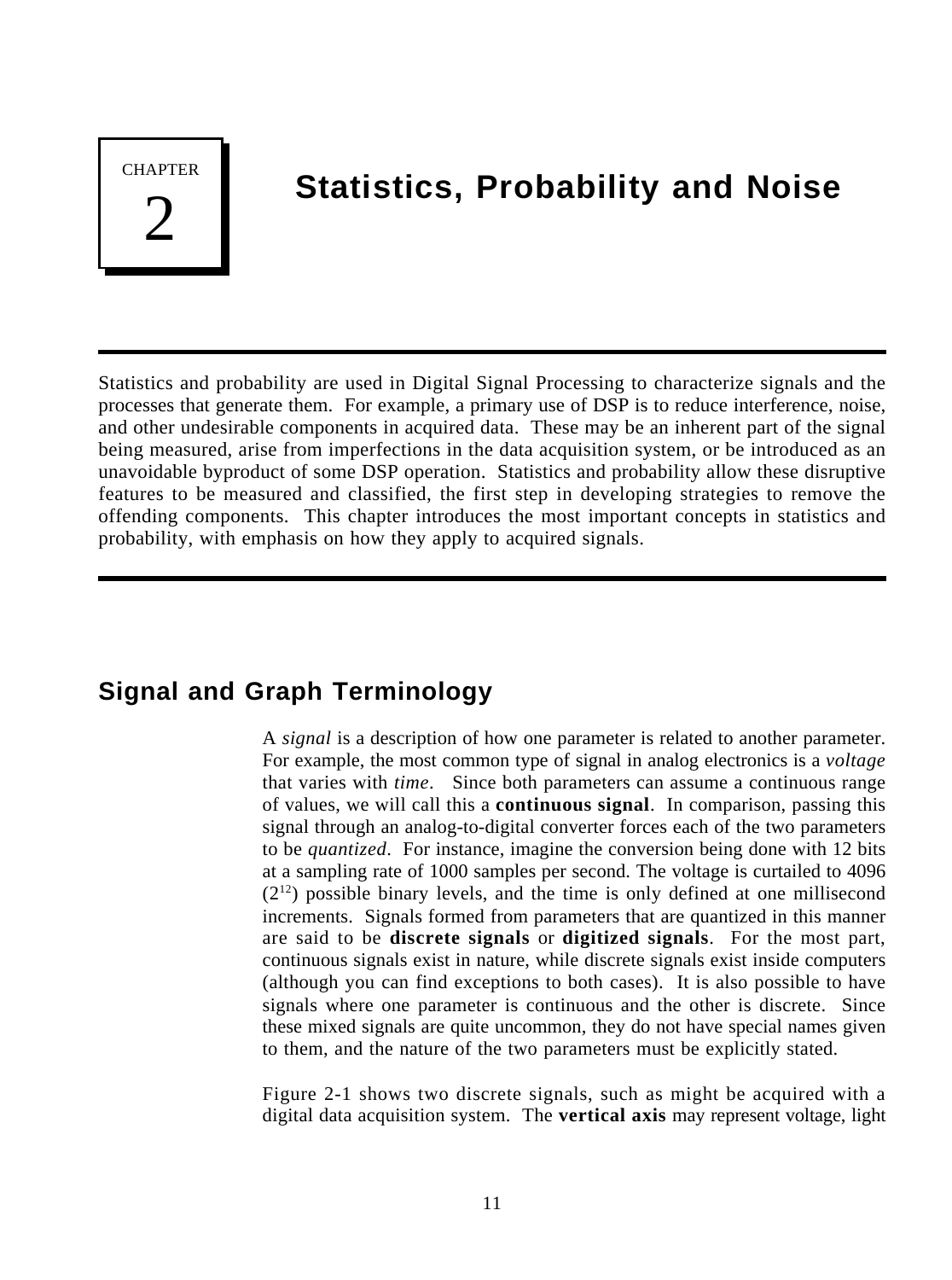intensity, sound pressure, or an infinite number of other parameters. Since we don't know what it represents in this particular case, we will give it the generic label: **amplitude**. This parameter is also called several other names: the **yaxis**, the **dependent variable**, the **range**, and the **ordinate**.

The **horizontal axis** represents the other parameter of the signal, going by such names as: the **x-axis**, the **independent variable**, the **domain**, and the **abscissa**. *Time* is the most common parameter to appear on the horizontal axis of acquired signals; however, other parameters are used in specific applications. For example, a geophysicist might acquire measurements of rock density at equally spaced *distances* along the surface of the earth. To keep things general, we will simply label the horizontal axis: **sample number**. If this were a continuous signal, another label would have to be used, such as: *time*, *distance*, *x*, etc.

The two parameters that form a signal are generally not interchangeable. The parameter on the y-axis (the dependent variable) is said to be a **function** of the parameter on the x-axis (the independent variable). In other words, the independent variable describes *how* or *when* each sample is taken, while the dependent variable is the actual measurement. Given a specific value on the x-axis, we can always find the corresponding value on the y-axis, but usually not the other way around.

Pay particular attention to the word: *domain*, a very widely used term in DSP. For instance, a signal that uses time as the independent variable (i.e., the parameter on the horizontal axis), is said to be in the **time domain**. Another common signal in DSP uses frequency as the independent variable, resulting in the term, **frequency domain**. Likewise, signals that use distance as the independent parameter are said to be in the **spatial domain** (distance is a measure of space). The type of parameter on the horizontal axis *is* the domain of the signal; it's that simple. What if the x-axis is labeled with something very generic, such as *sample number*? Authors commonly refer to these signals as being in the *time* domain. This is because sampling at equal intervals of time is the most common way of obtaining signals, and they don't have anything more specific to call it.

Although the signals in Fig. 2-1 are discrete, they are displayed in this figure as continuous lines. This is because there are too many samples to be distinguishable if they were displayed as individual markers. In graphs that portray shorter signals, say less than 100 samples, the individual markers are usually shown. Continuous lines may or may not be drawn to connect the markers, depending on how the author wants you to view the data. For instance, a continuous line could imply what is happening *between* samples, or simply be an aid to help the reader's eye follow a trend in noisy data. The point is, examine the labeling of the horizontal axis to find if you are working with a discrete or continuous signal. Don't rely on an illustrator's ability to draw dots.

The variable, *N*, is widely used in DSP to represent the total number of samples in a signal. For example,  $N = 512$  for the signals in Fig. 2-1. To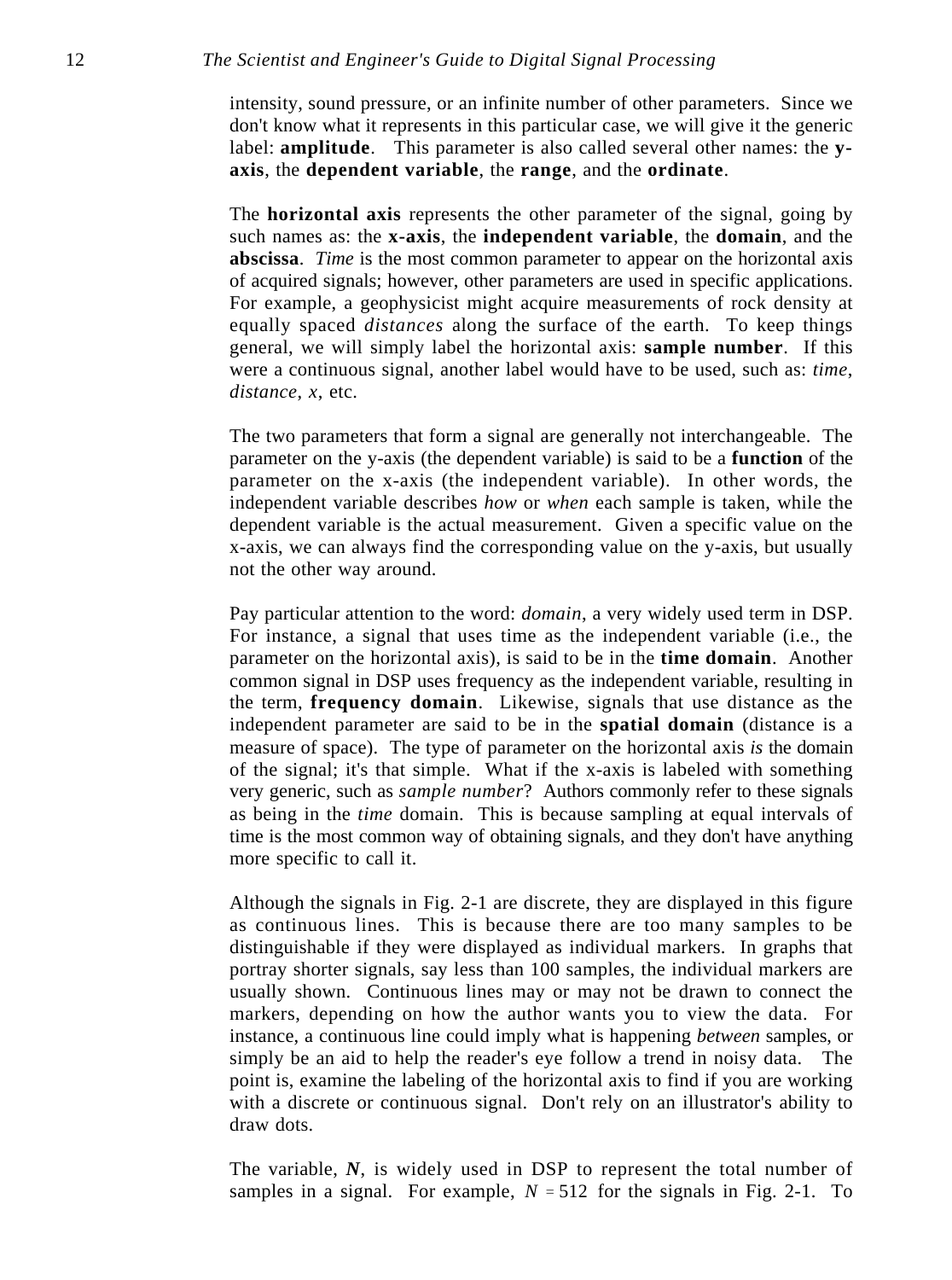

FIGURE 2-1 Examples of two digitized signals with different means and standard deviations.

keep the data organized, each sample is assigned a **sample number** or **index**. These are the numbers that appear along the horizontal axis. Two notations for assigning sample numbers are commonly used. In the first notation, the sample indexes run from 1 to *N* (e.g., 1 to 512). In the second notation, the sample indexes run from 0 to  $N-1$  (e.g., 0 to 511). Mathematicians often use the first method (1 to *N*), while those in DSP commonly uses the second (0 to  $N-1$ ). In this book, we will use the second notation. Don't dismiss this as a trivial problem. It *will* confuse you sometime during your career. Look out for it!

### **Mean and Standard Deviation**

The **mean**, indicated by **µ** (a lower case Greek *mu*), is the statistician's jargon for the average value of a signal. It is found just as you would expect: add all of the samples together, and divide by *N*. It looks like this in mathematical form:

EQUATION 2-1

Calculation of a signal's mean. The signal is contained in  $x_0$  through  $x_{N-1}$ , *i* is an index that runs through these values, and µ is the mean.

$$
\mu = \frac{1}{N} \sum_{i=0}^{N-1} x_i
$$

In words, sum the values in the signal,  $x_i$ , by letting the index, *i*, run from 0 to  $N-1$ . Then finish the calculation by dividing the sum by  $N$ . This is identical to the equation:  $\mu = (x_0 + x_1 + x_2 + \cdots + x_{N-1})/N$ . If you are not already familiar with E (upper case Greek *sigma*) being used to indicate *summation*, study these equations carefully, and compare them with the computer program in Table 2-1. Summations of this type are abundant in DSP, and you need to understand this notation fully.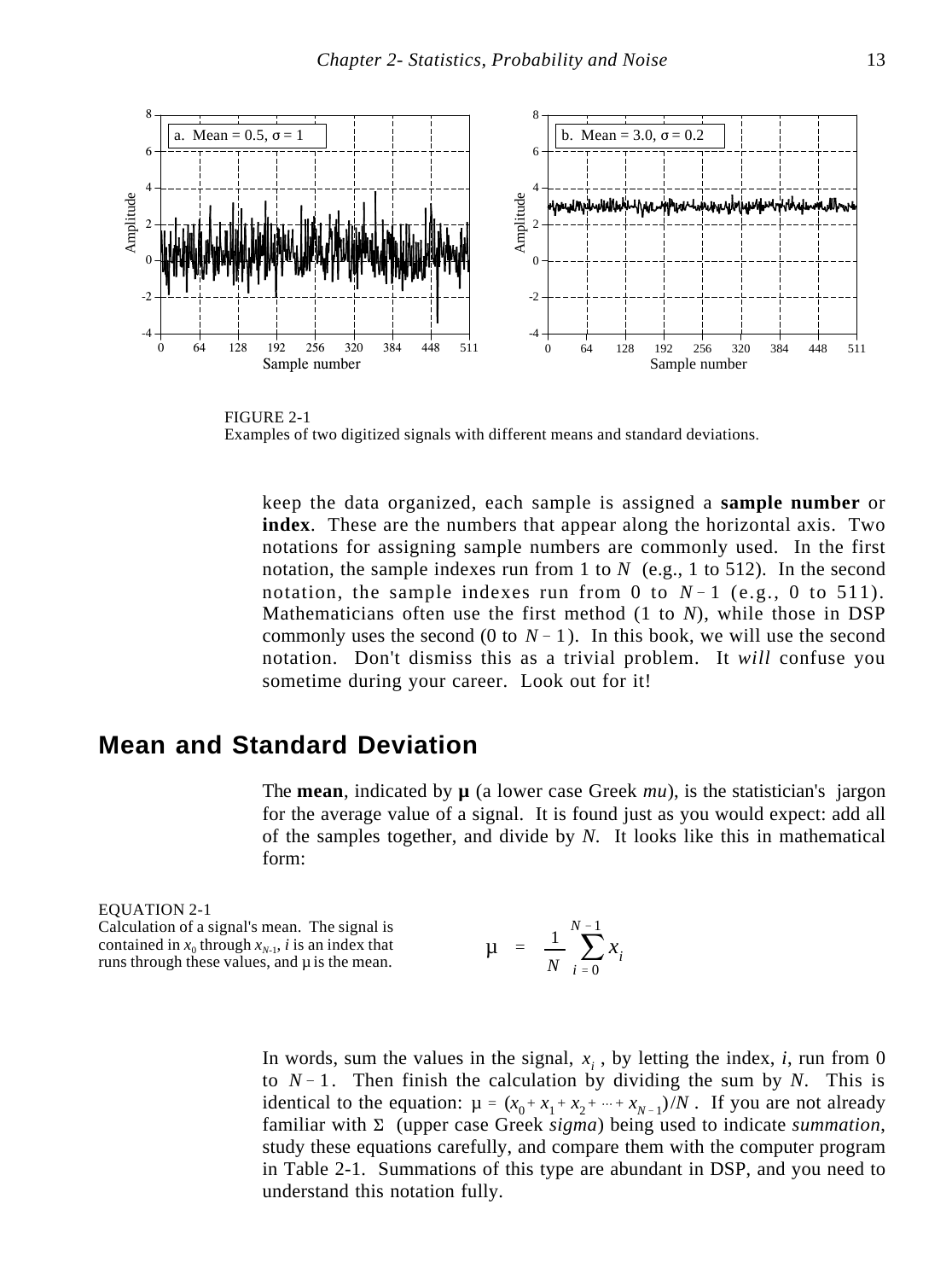In electronics, the *mean* is commonly called the **DC** (direct current) value. Likewise, **AC** (alternating current) refers to how the signal fluctuates around the mean value. If the signal is a simple repetitive waveform, such as a sine or square wave, its excursions can be described by its peak-to-peak amplitude. Unfortunately, most acquired signals do not show a well defined peak-to-peak value, but have a random nature, such as the signals in Fig. 2-1. A more generalized method must be used in these cases, called the **standard deviation**, denoted by **σ** (a lower case Greek *sigma*).

As a starting point, the expression,  $|x_i - \mu|$ , describes how far the *i*<sup>th</sup> sample *deviates* (differs) from the mean. The *average deviation* of a signal is found by summing the deviations of all the individual samples, and then dividing by the number of samples, *N.* Notice that we take the absolute value of each deviation before the summation; otherwise the positive and negative terms would average to zero. The average deviation provides a single number representing the typical distance that the samples are from the mean. While convenient and straightforward, the average deviation is almost never used in statistics. This is because it doesn't fit well with the physics of how signals operate. In most cases, the important parameter is not the *deviation* from the mean, but the *power* represented by the deviation from the mean. For example, when random noise signals combine in an electronic circuit, the resultant noise is equal to the combined *power* of the individual signals, not their combined *amplitude*.

The *standard deviation* is similar to the *average deviation*, except the averaging is done with power instead of amplitude. This is achieved by squaring each of the deviations before taking the average (remember, power  $\infty$ ) voltage<sup>2</sup>). To finish, the *square root* is taken to compensate for the initial squaring. In equation form, the standard deviation is calculated:

EQUATION 2-2 Calculation of the standard deviation of a signal. The signal is stored in  $x_i$ ,  $\mu$  is the mean found from Eq. 2-1, *N* is the number of samples, and **s** is the standard deviation.

$$
\sigma^2 = \frac{1}{N-1} \sum_{i=0}^{N-1} (x_i - \mu)^2
$$

In the alternative notation:  $\sigma = \sqrt{(x_0 - \mu)^2 + (x_1 - \mu)^2 + \dots + (x_{N-1} - \mu)^2 / (N-1)}$ . Notice that the average is carried out by dividing by  $N-1$  instead of N. This is a subtle feature of the equation that will be discussed in the next section. The term,  $\sigma^2$ , occurs frequently in statistics and is given the name **variance.** The standard deviation is a measure of how far the signal fluctuates from the mean. The variance represents the power of this fluctuation. Another term you should become familiar with is the **rms (root-mean-square)** value, frequently used in electronics. By definition, the standard deviation only measures the AC portion of a signal, while the rms value measures both the AC and DC components. If a signal has no DC component, its rms value is identical to its standard deviation. Figure 2-2 shows the relationship between the standard deviation and the peak-to-peak value of several common waveforms.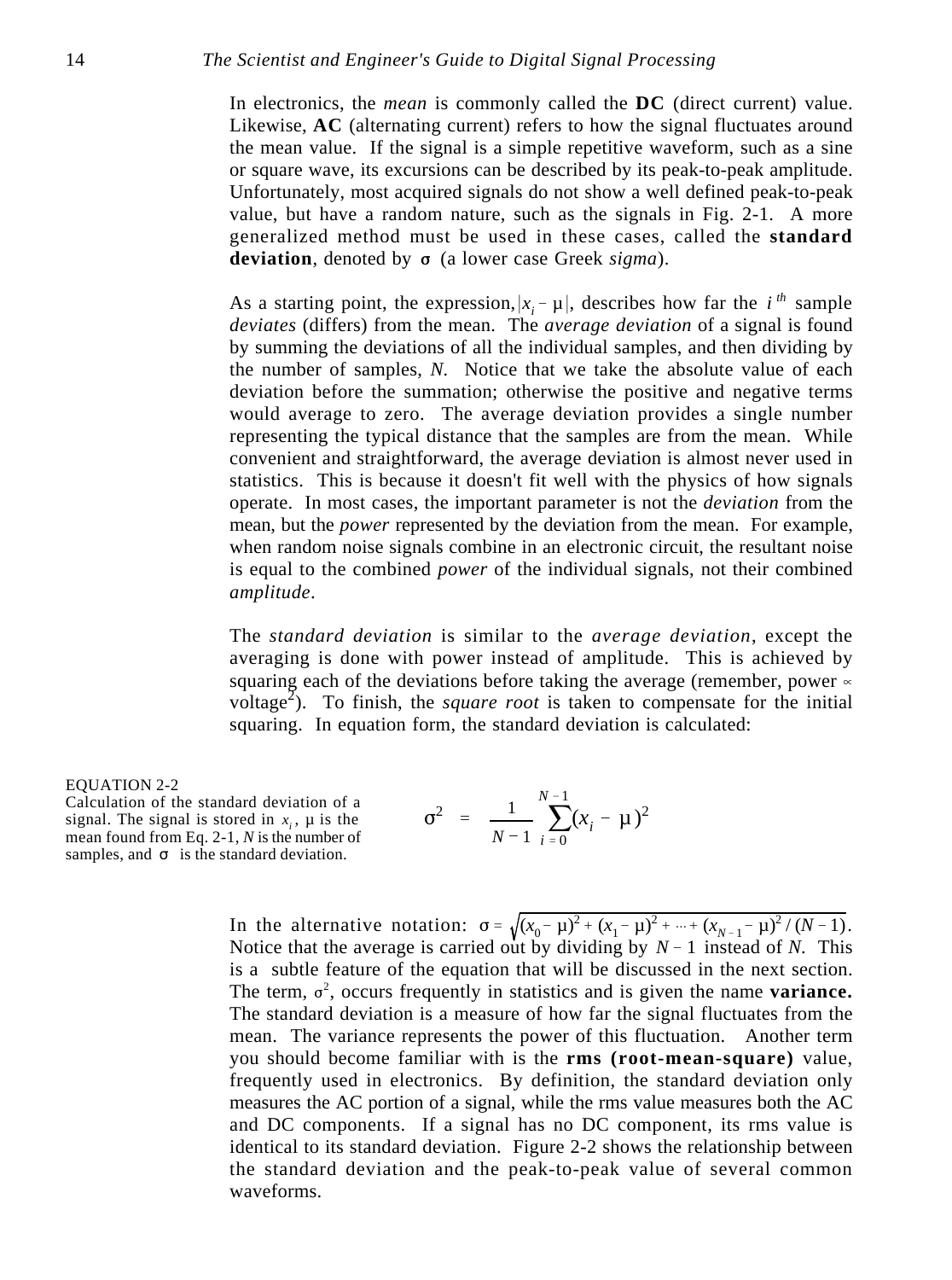



Ratio of the peak-to-peak amplitude to the standard deviation for several common waveforms. For the square wave, this ratio is 2; for the triangle wave it is  $\sqrt{12}$  = 3.46; for the sine wave it is  $2\sqrt{2}$  = 2.83. While random noise has no *exact* peak-to-peak value, it is *approximately* 6 to 8 times the standard deviation.

> Table 2-1 lists a computer routine for calculating the mean and standard deviation using Eqs. 2-1 and 2-2. The programs in this book are intended to convey *algorithms* in the most straightforward way; all other factors are treated as secondary. Good programming techniques are disregarded if it makes the program logic more clear. For instance: a simplified version of BASIC is used, line numbers are included, the only control structure allowed is the FOR-NEXT loop, there are no I/O statements, etc. Think of these programs as an alternative way of understanding the equations used

| 100 CALCULATION OF THE MEAN AND STANDARD DEVIATION    |                                                         |  |  |  |
|-------------------------------------------------------|---------------------------------------------------------|--|--|--|
| 110'                                                  |                                                         |  |  |  |
| 120 DIM X[511]                                        | The signal is held in $X[0]$ to $X[511]$                |  |  |  |
| $130 N\% = 512$                                       | 'N% is the number of points in the signal               |  |  |  |
| 140'                                                  |                                                         |  |  |  |
| 150 GOSUB XXXX                                        | 'Mythical subroutine that loads the signal into $X[\ ]$ |  |  |  |
| 160'                                                  |                                                         |  |  |  |
| $170 \text{ MEAN} = 0$                                | 'Find the mean via Eq. 2-1                              |  |  |  |
| 180 FOR $I% = 0$ TO N%-1                              |                                                         |  |  |  |
| 190 $MEAN = MEAN + X[I\%]$                            |                                                         |  |  |  |
| 200 NEXT I%                                           |                                                         |  |  |  |
| $210$ MEAN = MEAN/N%                                  |                                                         |  |  |  |
| 220 '                                                 |                                                         |  |  |  |
| $230$ VARIANCE = $0$                                  | 'Find the standard deviation via Eq. 2-2                |  |  |  |
| 240 FOR I% = 0 TO N%-1                                |                                                         |  |  |  |
| 250 VARIANCE = VARIANCE + (X[I%] - MEAN $\frac{1}{2}$ |                                                         |  |  |  |
| 260 NEXT I%                                           |                                                         |  |  |  |
| 270 VARIANCE = VARIANCE/(N%-1)                        |                                                         |  |  |  |
| $280 SD = SQR(VARIANCE)$                              |                                                         |  |  |  |
| 290 '                                                 |                                                         |  |  |  |
| 300 PRINT MEAN SD                                     | Print the calculated mean and standard deviation        |  |  |  |
| 310 '                                                 |                                                         |  |  |  |
| 320 END                                               |                                                         |  |  |  |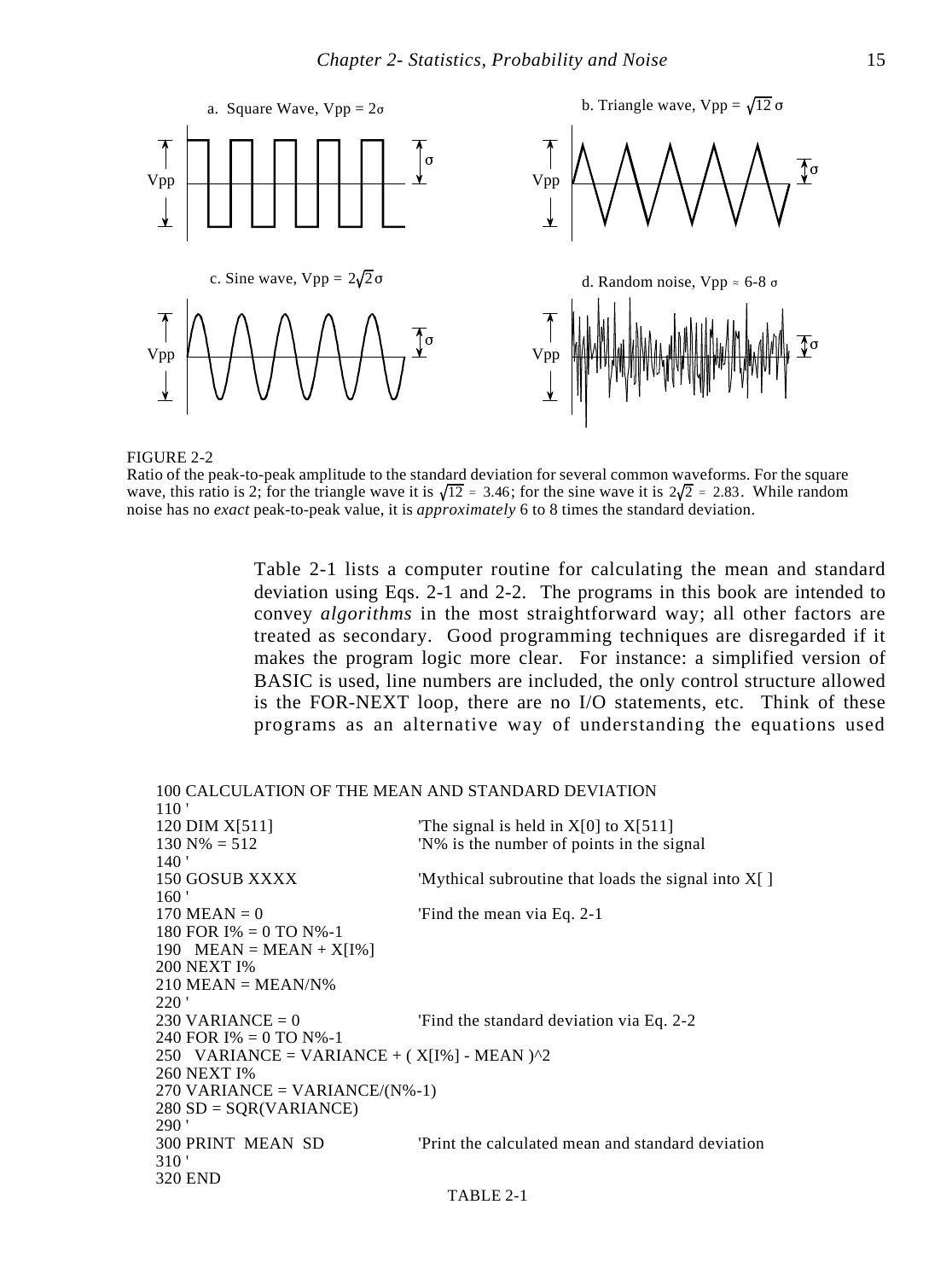in DSP. If you can't grasp one, maybe the other will help. In BASIC, the % character at the end of a variable name indicates it is an integer. All other variables are floating point. Chapter 4 discusses these variable types in detail.

This method of calculating the mean and standard deviation is adequate for many applications; however, it has two limitations. First, if the mean is much larger than the standard deviation, Eq. 2-2 involves subtracting two numbers that are very close in value. This can result in excessive round-off error in the calculations, a topic discussed in more detail in Chapter 4. Second, it is often desirable to recalculate the mean and standard deviation as new samples are acquired and added to the signal. We will call this type of calculation: **running statistics.** While the method of Eqs. 2-1 and 2-2 can be used for running statistics, it requires that *all* of the samples be involved in each new calculation. This is a very inefficient use of computational power and memory.

A solution to these problems can be found by manipulating Eqs. 2-1 and 2-2 to provide another equation for calculating the standard deviation:

#### EQUATION 2-3

Calculation of the standard deviation using running statistics. This equation provides the same result as Eq. 2-2, but with less roundoff noise and greater computational efficiency. The signal is expressed in terms of three accumulated parameters: *N*, the total number of samples; *sum*, the sum of these samples; and *sum of squares*, the sum of the squares of the samples. The mean and standard deviation are then calculated from these three accumulated parameters.

$$
\sigma^2 = \frac{1}{N-1} \left[ \sum_{i=0}^{N-1} x_i^2 - \frac{1}{N} \left( \sum_{i=0}^{N-1} x_i \right)^2 \right]
$$

or using a simpler notation,

$$
\sigma^2 = \frac{1}{N-1} \left[ sum of squares - \frac{sum^2}{N} \right]
$$

While moving through the signal, a running tally is kept of three parameters: (1) the number of samples already processed, (2) the sum of these samples, and (3) the sum of the squares of the samples (that is, square the value of each sample and add the result to the accumulated value). After any number of samples have been processed, the mean and standard deviation can be efficiently calculated using only the current value of the three parameters. Table 2-2 shows a program that reports the mean and standard deviation in this manner as each new sample is taken into account. This is the method used in hand calculators to find the statistics of a sequence of numbers. Every time you enter a number and press the  $\Sigma$  (summation) key, the three parameters are updated. The mean and standard deviation can then be found whenever desired, without having to recalculate the entire sequence.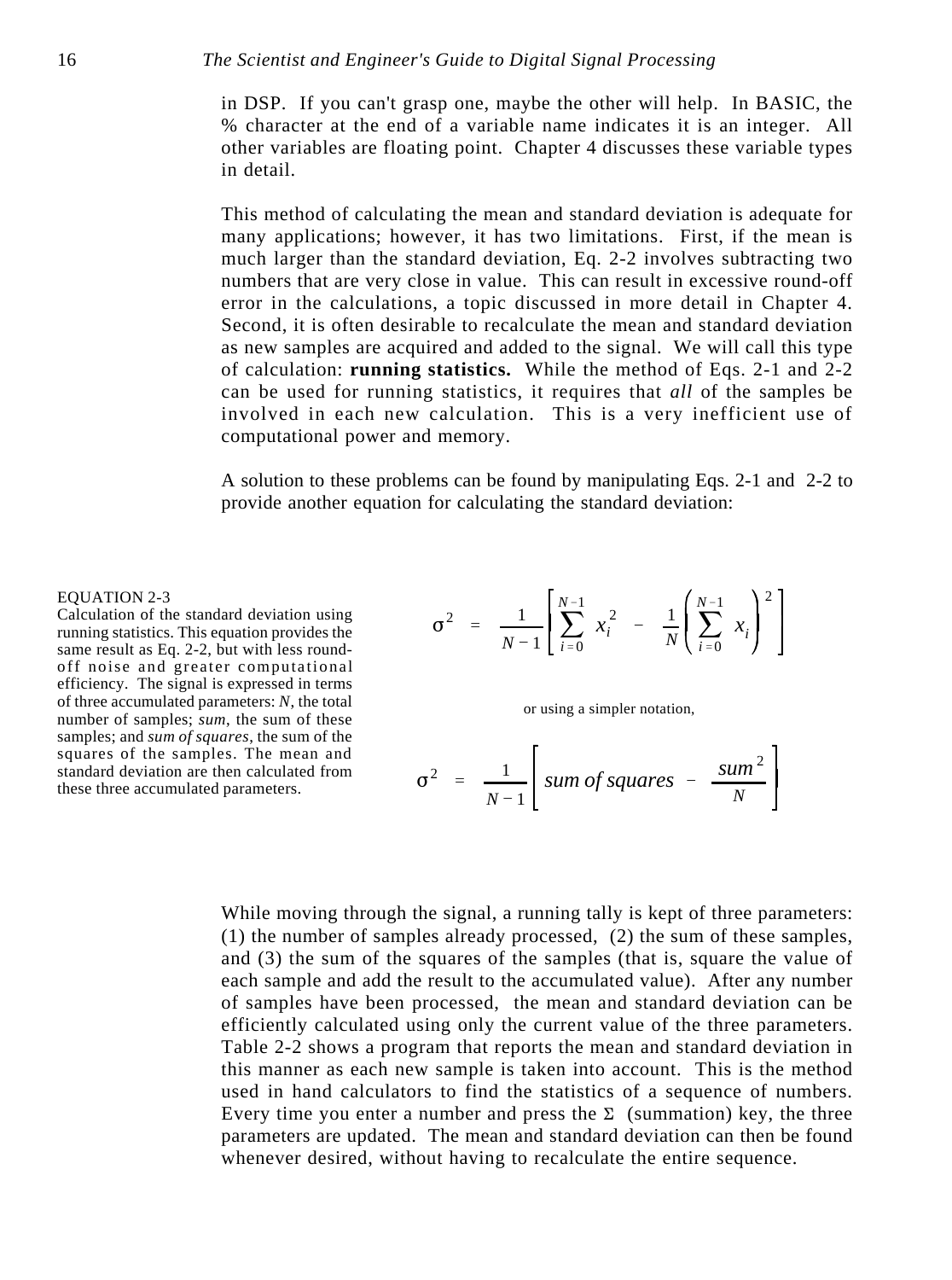```
100 'MEAN AND STANDARD DEVIATION USING RUNNING STATISTICS
110 '
120 DIM X[511] The signal is held in X[0] to X[511]130 '
140 GOSUB XXXX 'Mythical subroutine that loads the signal into X[ ]
150'<br>160 N% = 0'Zero the three running parameters
170 SUM = 0180 SUMSQUARES = 0
190 '
200 FOR I% = 0 TO 511 \qquad 'Loop through each sample in the signal
210 '
220 N\% = N\% + 1 'Update the three parameters'
230 SUM = SUM + X(I%)240 SUMSQUARES = SUMSQUARES + X(I\%)^2250 '
260 MEAN = SUM/N% 'Calculate mean and standard deviation via Eq. 2-3
270 VARIANCE = (SUMSQUARES - SUM^2/N\%) / (N\% - 1)280 SD = SQR(VARIANCE)
290 '
300 PRINT MEAN SD 'Print the running mean and standard deviation
310 '
320 NEXT I%
330 '
340 END
```
#### TABLE 2-2

Before ending this discussion on the mean and standard deviation, two other terms need to be mentioned. In some situations, the *mean* describes what is being measured, while the *standard deviation* represents noise and other interference. In these cases, the standard deviation is not important in itself, but only in *comparison* to the mean. This gives rise to the term: **signal-to-noise ratio (SNR)**, which is equal to the mean divided by the standard deviation. Another term is also used, the **coefficient of variation (CV)**. This is defined as the standard deviation divided by the mean, multiplied by 100 percent. For example, a signal (or other group of measure values) with a CV of 2%, has an SNR of 50. Better data means a *higher* value for the SNR and a *lower* value for the CV.

# **Signal vs. Underlying Process**

**Statistics** is the science of interpreting *numerical data*, such as acquired signals. In comparison, **probability** is used in DSP to understand the *processes* that generate signals. Although they are closely related, the distinction between the **acquired signal** and the **underlying process** is key to many DSP techniques.

For example, imagine creating a 1000 point signal by flipping a coin 1000 times. If the coin flip is heads, the corresponding sample is made a value of one. On tails, the sample is set to zero. The *process* that created this signal has a mean of exactly 0.5, determined by the relative probability of each possible outcome: 50% heads, 50% tails. However, it is unlikely that the actual 1000 point signal will have a mean of exactly 0.5. Random chance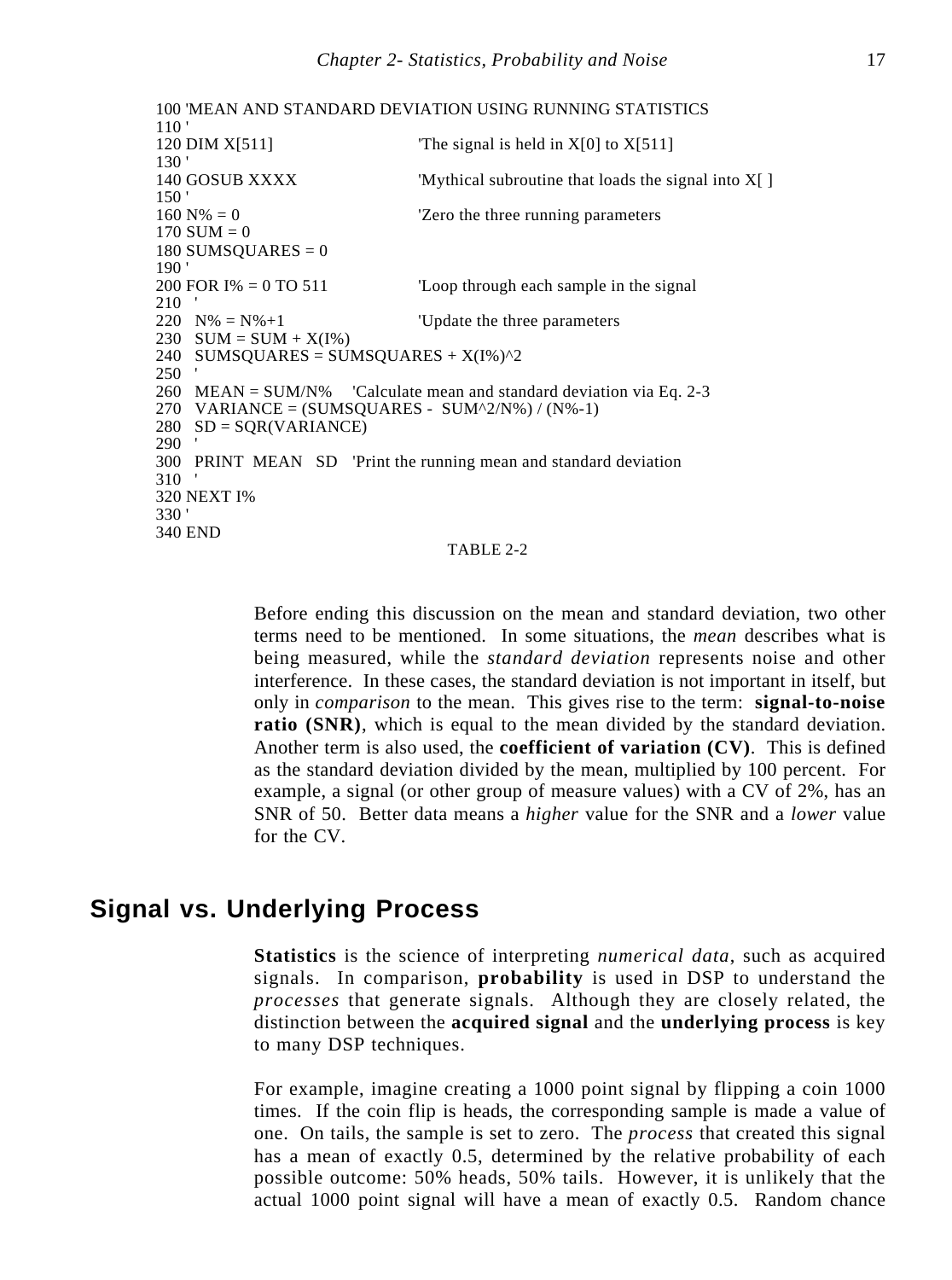will make the number of ones and zeros slightly different each time the signal is generated. The *probabilities* of the underlying process are constant, but the *statistics* of the acquired signal change each time the experiment is repeated. This random irregularity found in actual data is called by such names as: **statistical variation**, **statistical fluctuation**, and **statistical noise.**

This presents a bit of a dilemma. When you see the terms: *mean* and *standard deviation*, how do you know if the author is referring to the statistics of an actual signal, or the probabilities of the underlying process that created the signal? Unfortunately, the only way you can tell is by the context. This is not so for all terms used in statistics and probability. For example, the *histogram* and *probability mass function* (discussed in the next section) are matching concepts that are given separate names.

Now, back to Eq. 2-2, calculation of the standard deviation. As previously mentioned, this equation divides by *N*-1 in calculating the average of the squared deviations, rather than simply by *N.* To understand why this is so, imagine that you want to find the mean and standard deviation of some *process* that generates signals. Toward this end, you acquire a signal of *N* samples from the process, and calculate the mean of the signal via Eq. 2.1. You can then use this as an *estimate* of the mean of the underlying process; however, you know there will be an error due to statistical noise. In particular, for random signals, the typical error between the mean of the *N* points, and the mean of the underlying process, is given by:

EQUATION 2-4

Typical error in calculating the mean of an underlying process by using a finite number of samples, *N*. The parameter, *s* , is the standard deviation.

$$
Typical\ error = \frac{\sigma}{N^{1/2}}
$$

If *N* is small, the statistical noise in the calculated mean will be very large. In other words, you do not have access to enough data to properly characterize the process. The larger the value of *N*, the smaller the expected error will become. A milestone in probability theory, the *Strong Law of Large Numbers*, guarantees that the error becomes zero as *N* approaches infinity.

In the next step, we would like to calculate the standard deviation of the acquired signal, and use it as an estimate of the standard deviation of the underlying process. Herein lies the problem. Before you can calculate the standard deviation using Eq. 2-2, you need to already know the mean,  $\mu$ . However, you don't know the mean of the underlying process, only the mean of the *N* point signal, *which contains an error due to statistical noise*. This error tends to reduce the calculated value of the standard deviation. To compensate for this, *N* is replaced by *N*-1. If *N* is large, the difference doesn't matter. If *N* is small, this replacement provides a more accurate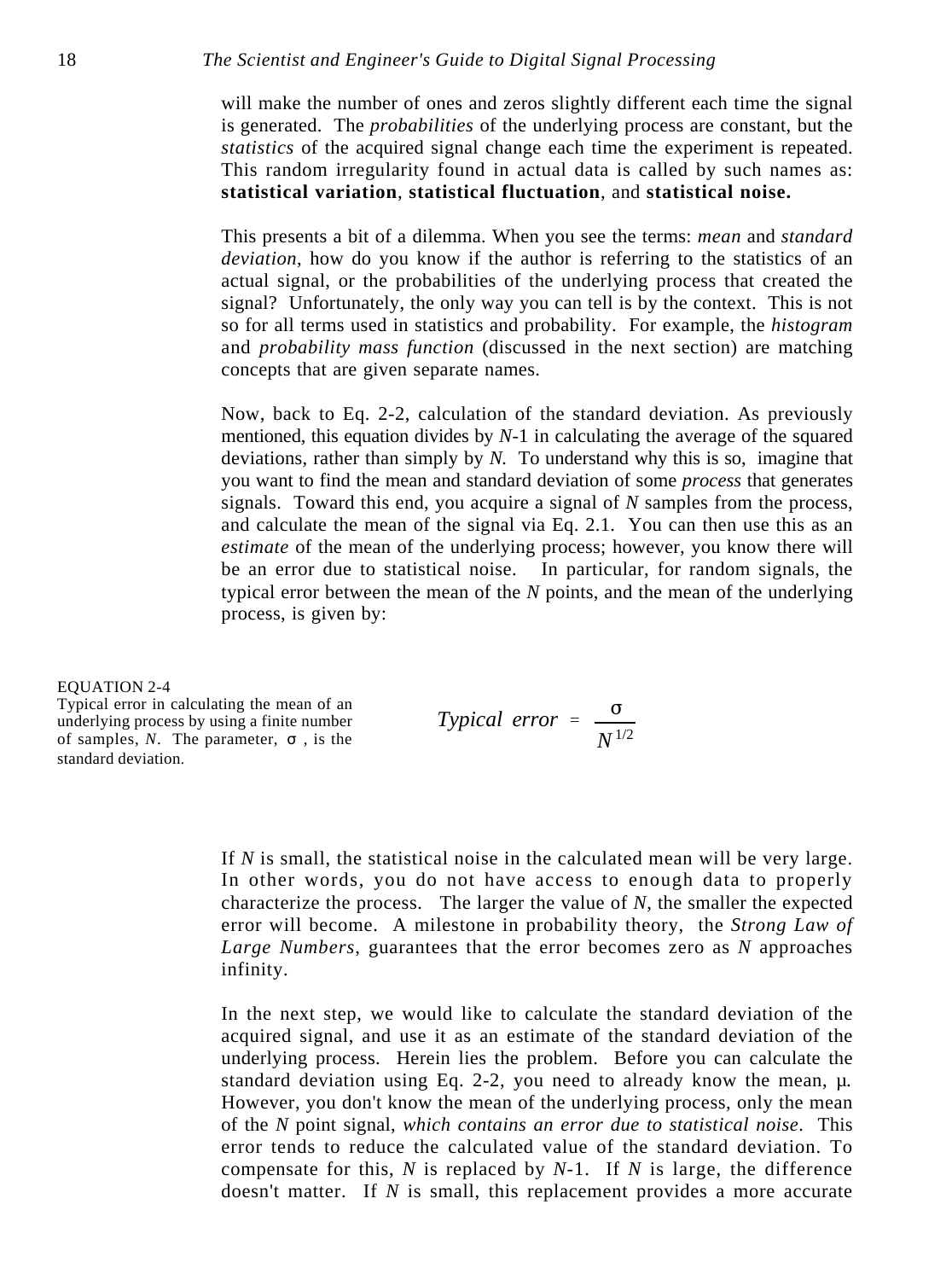

FIGURE 2-3

Examples of signals generated from nonstationary processes. In (a), both the mean and standard deviation change. In (b), the standard deviation remains a constant value of one, while the mean changes from a value of zero to two. It is a common analysis technique to break these signals into short segments, and calculate the statistics of each segment individually.

estimate of the standard deviation of the underlying process. In other words, Eq. 2-2 is an *estimate* of the standard deviation of the *underlying process*. If we divided by *N* in the equation, it would provide the standard deviation of the *acquired signal*.

As an illustration of these ideas, look at the signals in Fig. 2-3, and ask: are the variations in these signals a result of statistical noise, or is the underlying process changing? It probably isn't hard to convince yourself that these changes are too large for random chance, and must be related to the underlying process. Processes that change their characteristics in this manner are called **nonstationary**. In comparison, the signals previously presented in Fig. 2-1 were generated from a stationary process, and the variations result completely from statistical noise. Figure 2-3b illustrates a common problem with nonstationary signals: the slowly changing *mean* interferes with the calculation of the *standard deviation*. In this example, the standard deviation of the signal, over a short interval, is *one*. However, the standard deviation of the entire signal is 1.16. This error can be nearly eliminated by breaking the signal into short sections, and calculating the statistics for each section individually. If needed, the standard deviations for each of the sections can be averaged to produce a single value.

# **The Histogram, Pmf and Pdf**

Suppose we attach an 8 bit analog-to-digital converter to a computer, and acquire 256,000 samples of some signal. As an example, Fig. 2-4a shows 128 samples that might be a part of this data set. The value of each sample will be one of 256 possibilities, 0 through 255. The **histogram** displays the *number of samples* there are in the signal that have each of these *possible values*. Figure (b) shows the histogram for the 128 samples in (a). For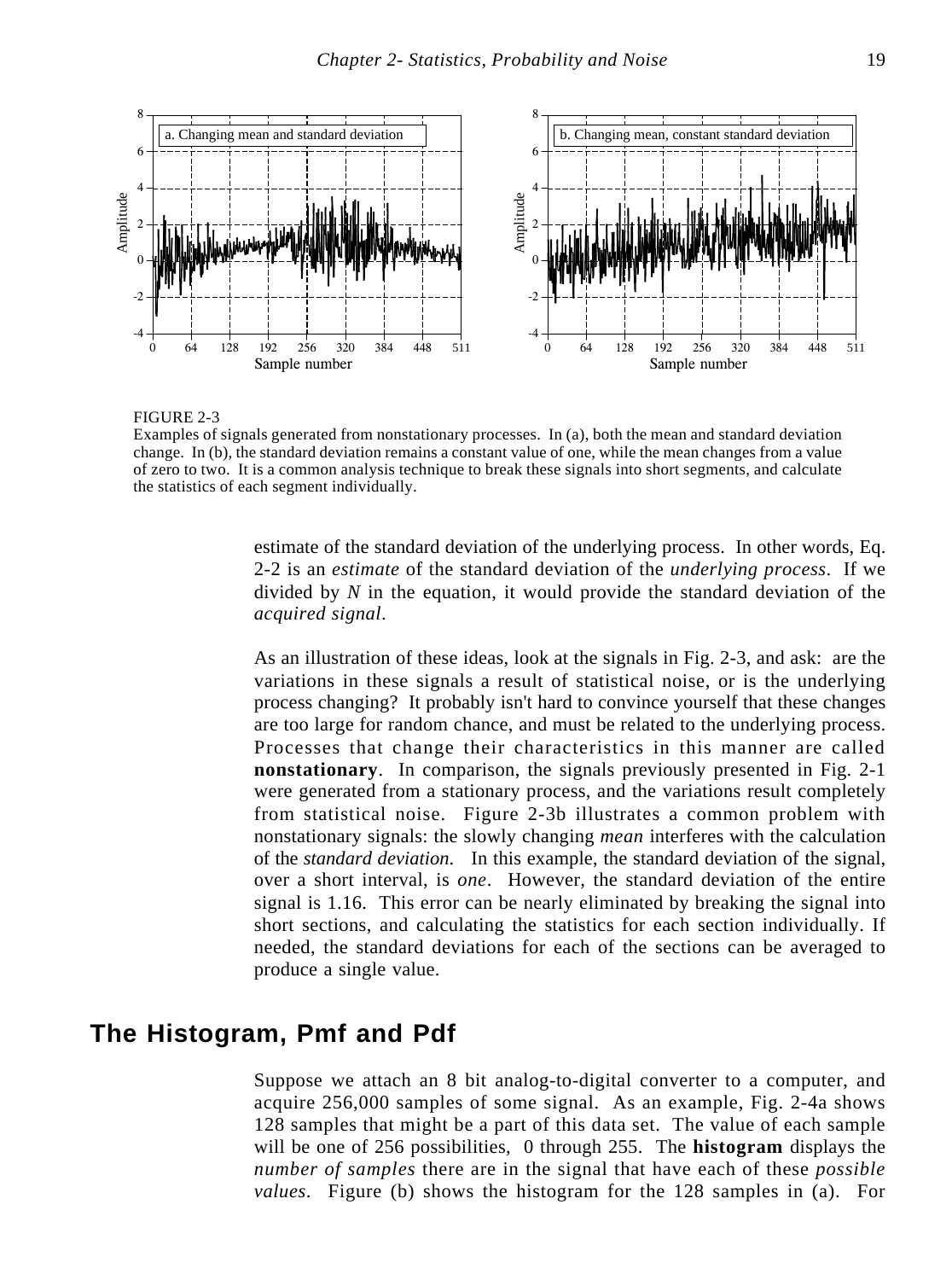



Examples of histograms. Figure (a) shows 128 samples from a very long signal, with each sample being an integer between 0 and 255. Figures (b) and (c) shows histograms using 128 and 256,000 samples from the signal, respectively. As shown, the histogram is smoother when more samples are used.



example, there are 2 samples that have a value of 110, 8 samples that have a value of 131, 0 samples that have a value of 170, etc. We will represent the histogram by  $H_i$ , where *i* is an index that runs from 0 to  $M-1$ , and  $M$  is the number of possible values that each sample can take on. For instance,  $H_{50}$  is the number of samples that have a value of 50. Figure (c) shows the histogram of the signal using the full data set, all 256k points. As can be seen, the larger number of samples results in a much smoother appearance. Just as with the mean, the statistical noise (roughness) of the histogram is inversely proportional to the square root of the number of samples used.

From the way it is defined, the sum of all of the values in the histogram must be equal to the number of points in the signal:

#### EQUATION 2-5

The sum of all of the values in the histogram is equal to the number of points in the signal. In this equation,  $H_i$  is the histogram,  $N$  is the number of points in the signal, and *M* is the number of points in the histogram.

$$
N = \sum_{i=0}^{M-1} H_i
$$

The histogram can be used to efficiently calculate the mean and standard deviation of very large data sets. This is especially important for *images*, which can contain millions of samples. The histogram groups samples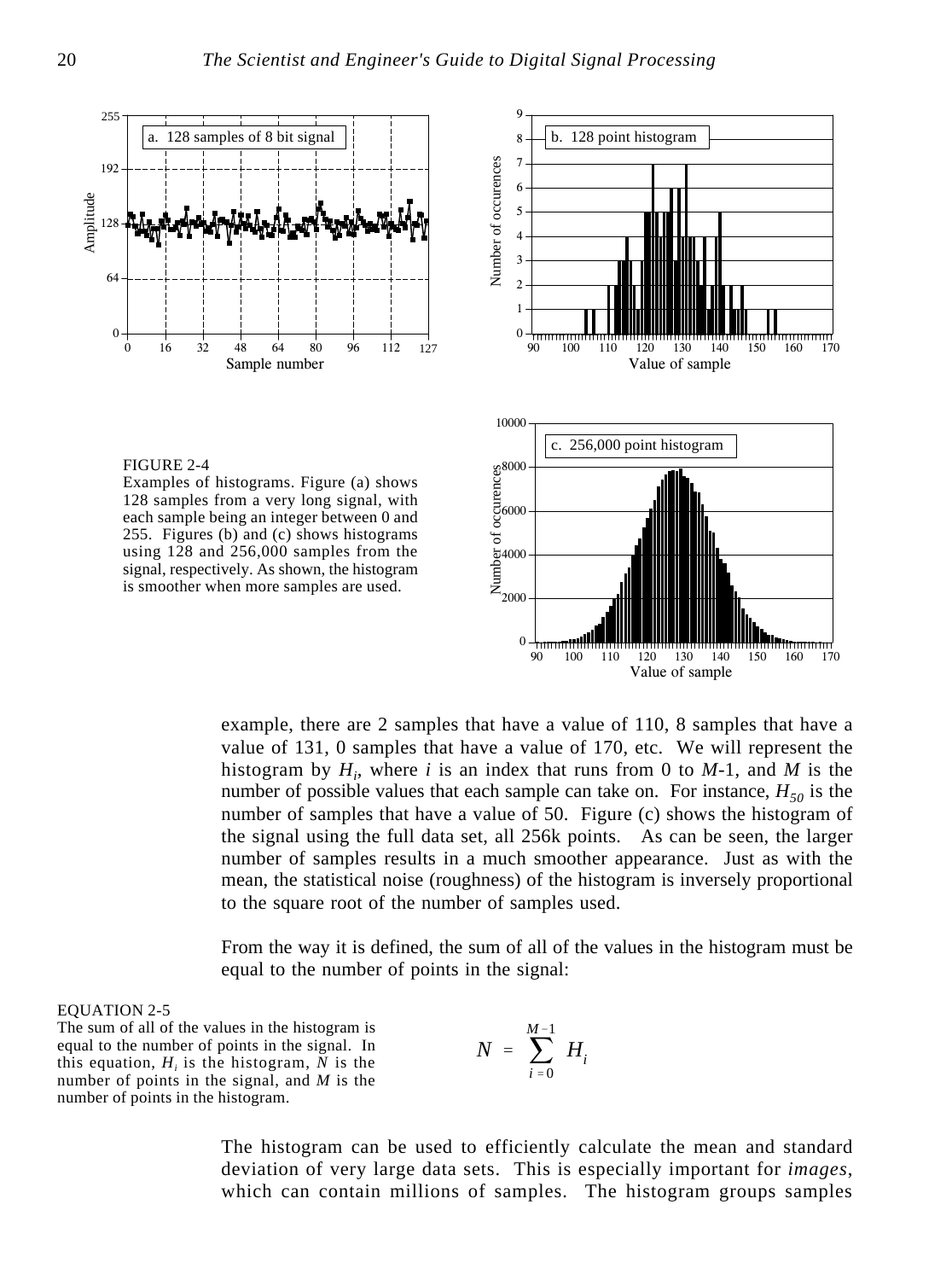together that have the same value. This allows the statistics to be calculated by working with a few groups, rather than a large number of individual samples. Using this approach, the mean and standard deviation are calculated from the histogram by the equations:

#### EQUATION 2-6

Calculation of the mean from the histogram. This can be viewed as combining all samples having the same value into groups, and then using Eq. 2-1 on each group.

$$
\mu = \frac{1}{N} \sum_{i=0}^{M-1} i H_i
$$

EQUATION 2-7

Calculation of the standard deviation from the histogram. This is the same concept as Eq. 2-2, except that all samples having the same value are operated on at once.

$$
\sigma^2 = \frac{1}{N-1}\sum_{i=0}^{M-1} (i - \mu)^2 H_i
$$

Table 2-3 contains a program for calculating the histogram, mean, and standard deviation using these equations. Calculation of the histogram is very fast, since it only requires indexing and incrementing. In comparison,

100 'CALCULATION OF THE HISTOGRAM, MEAN, AND STANDARD DEVIATION 110 ' 120 DIM X%[25000] 'X%[0] to X%[25000] holds the signal being processed 130 DIM H%[255]  $\text{H}\%$ [0] to H%[255] holds the histogram  $140 \text{ N\%} = 25001$  'Set the number of points in the signal 150 '<br>160 FOR  $1\% = 0$  TO 255 'Zero the histogram, so it can be used as an accumulator  $170$  H%  $1\%$   $1 = 0$ 180 NEXT I% 190 ' 200 GOSUB XXXX 'Mythical subroutine that loads the signal into X%[ ] 210 ' 220 FOR I% = 0 TO 25000 'Calculate the histogram for 25001 points 230 H% [  $X\%$  [ $I\%$  ] ] = H% [  $X\%$  [ $I\%$  ] ] + 1 240 NEXT I% 250 '  $260 \text{ MEAN} = 0$  'Calculate the mean via Eq. 2-6 270 FOR I% = 0 TO 255 280 MEAN = MEAN +  $I\%$  \*  $H\%$  [ $I\%$ ] 290 NEXT I%  $300$  MEAN = MEAN / N% 310 '  $320 \text{ VARIANCE} = 0$  'Calculate the standard deviation via Eq. 2-7 330 FOR I% = 0 TO 255  $340$  VARIANCE = VARIANCE + H[I%] \*  $(1\% - MEAN)^2$ 350 NEXT I%  $360$  VARIANCE = VARIANCE / (N%-1)  $370$  SD = SQR(VARIANCE) 380 '<br>390 PRINT MEAN SD Print the calculated mean and standard deviation. 400 ' 410 END TABLE 2-3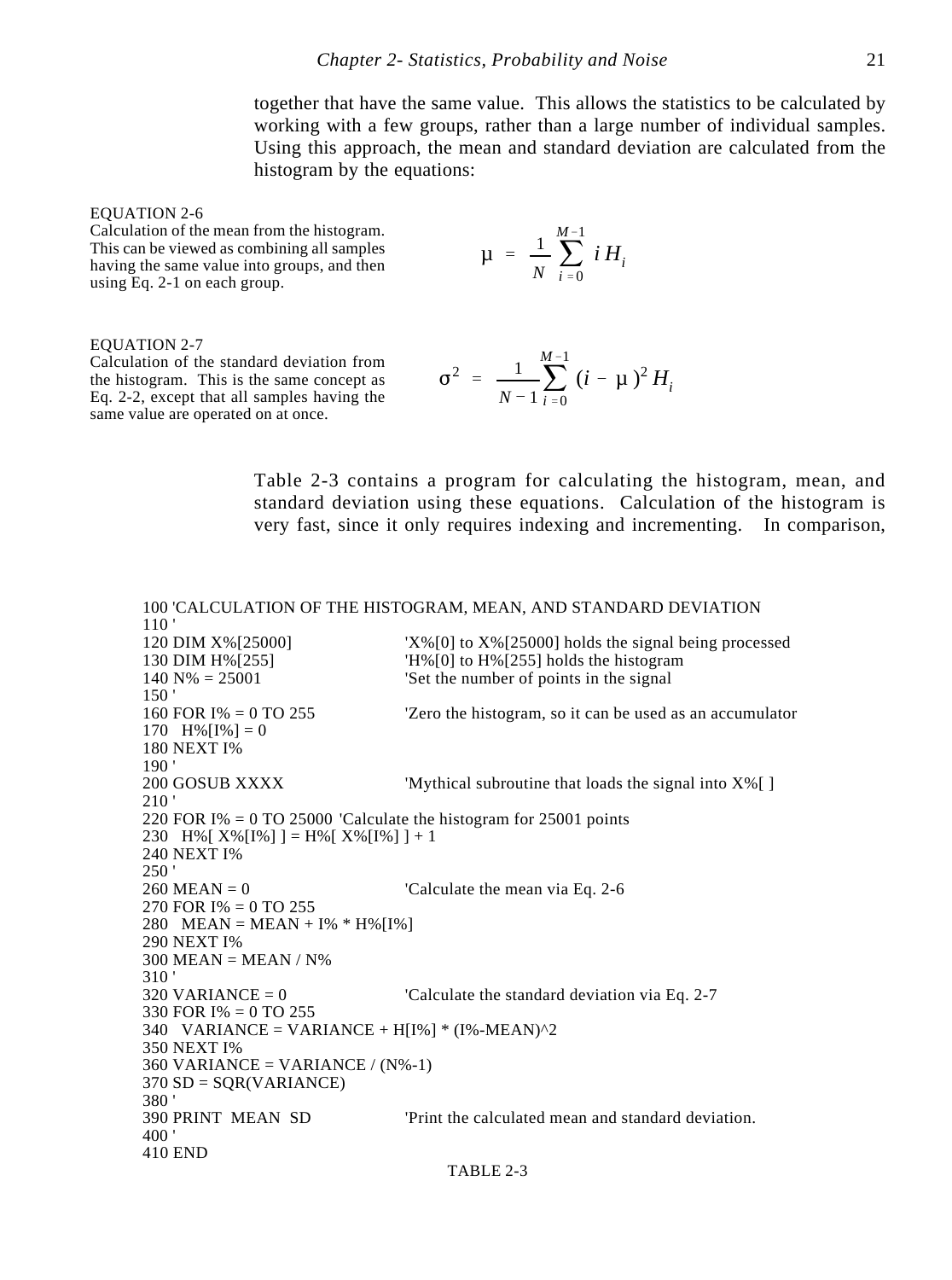### 22 *The Scientist and Engineer's Guide to Digital Signal Processing*

calculating the mean and standard deviation requires the time consuming operations of addition and multiplication. The strategy of this algorithm is to use these slow operations only on the few numbers in the histogram, not the many samples in the signal. This makes the algorithm much faster than the previously described methods. Think a factor of ten for very long signals with the calculations being performed on a general purpose computer.

The notion that the acquired signal is a noisy version of the underlying process is very important; so important that some of the concepts are given different names. The *histogram* is what is formed from an acquired signal. The corresponding curve for the underlying process is called the **probability mass function (pmf)**. A histogram is always calculated using a finite number of samples, while the pmf is what *would be* obtained with an infinite number of samples. The pmf can be estimated (inferred) from the histogram, or it may be deduced by some mathematical technique, such as in the coin flipping example.

Figure 2-5 shows an example pmf, and one of the possible histograms that could be associated with it. The key to understanding these concepts rests in the units of the vertical axis. As previously described, the vertical axis of the histogram is the *number of times* that a particular value occurs in the signal. The vertical axis of the pmf contains similar information, except expressed on a *fractional basis*. In other words, each value in the histogram is divided by the total number of samples to approximate the pmf. This means that each value in the pmf must be between zero and one, and that the sum of all of the values in the pmf will be equal to one.

The pmf is important because it describes the *probability* that a certain value will be generated. For example, imagine a signal with the pmf of Fig. 2-5b, such as previously shown in Fig. 2-4a. What is the probability that a sample taken from this signal will have a value of 120? Figure 2-5b provides the answer, 0.03, or about 1 chance in 34. What is the probability that a randomly chosen sample will have a value greater than 150? Adding up the values in the pmf for: 151, 152, 153, $\cdots$ , 255, provides the answer, 0.0122, or about 1 chance in 82. Thus, the signal would be expected to have a value exceeding 150 on an average of every 82 points. What is the probability that any one sample will be between 0 and 255? Summing all of the values in the histogram produces the probability of 1.00, a certainty that this will occur.

The histogram and pmf can only be used with discrete data, such as a digitized signal residing in a computer. A similar concept applies to continuous signals, such as voltages appearing in analog electronics. The **probability density function (pdf)**, also called the **probability distribution function**, is to continuous signals what the probability mass function is to discrete signals. For example, imagine an analog signal passing through an analog-to-digital converter, resulting in the digitized signal of Fig. 2-4a. For simplicity, we will assume that voltages between 0 and 255 millivolts become digitized into digital numbers between 0 and 255. The pmf of this digital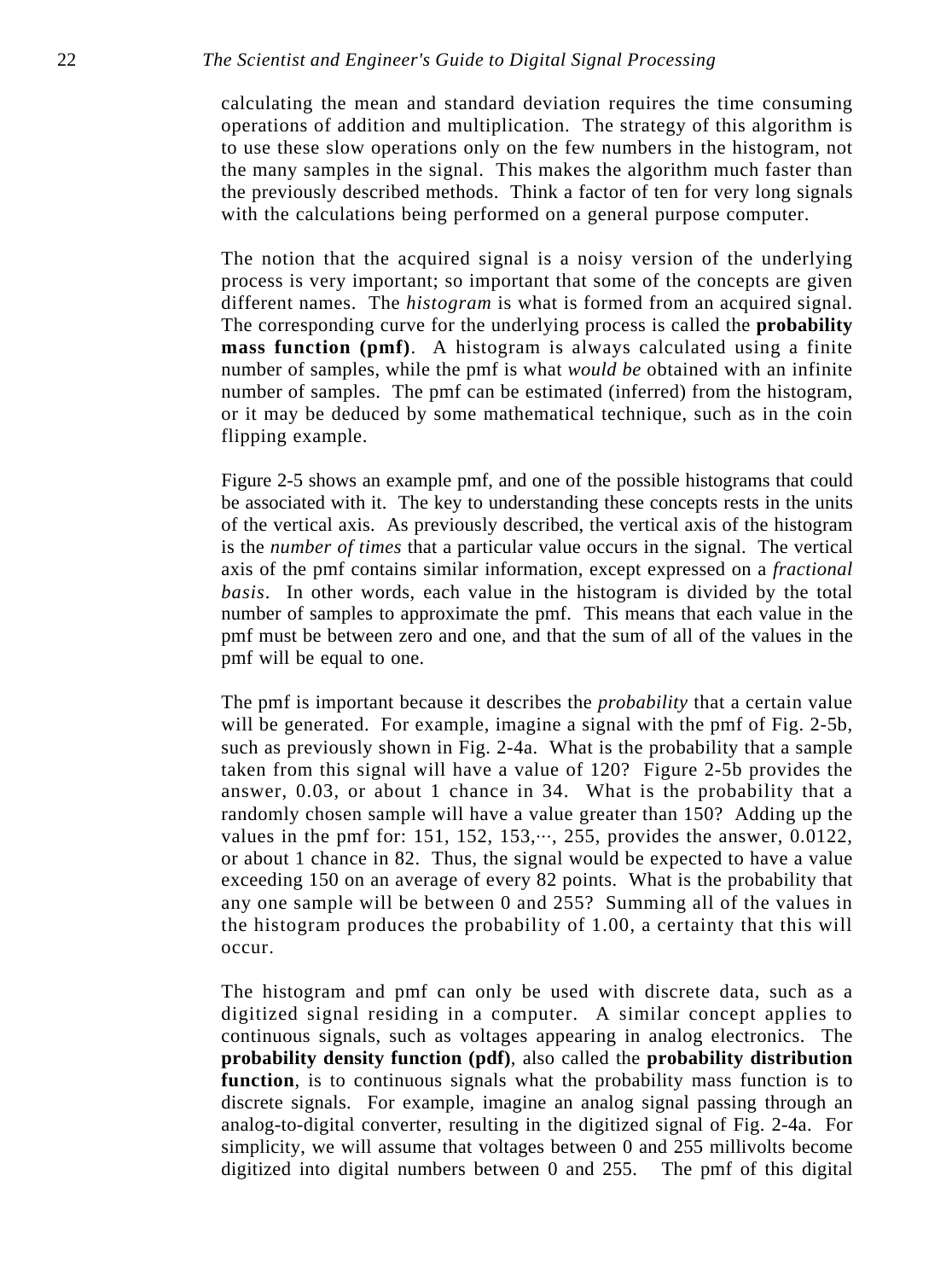

#### FIGURE 2-5

The relationship between (a) the histogram, (b) the probability mass function (pmf), and (c) the probability density function (pdf). The histogram is calculated from a finite number of samples. The pmf describes the probabilities of the underlying process. The pdf is similar to the pmf, but is used with continuous rather than discrete signals. Even though the vertical axis of (b) and (c) have the same values (0 to 0.06), this is only a coincidence of this example. The amplitude of these three curves is determined by: (a) the sum of the values in the histogram being equal to the number of samples in the signal; (b) the sum of the values in the pmf being equal to one, and (c) the area under the pdf curve being equal to one.



signal is shown by the *markers* in Fig. 2-5b. Similarly, the pdf of the analog signal is shown by the *continuous line* in (c), indicating the signal can take on a continuous range of values, such as the voltage in an electronic circuit.

The vertical axis of the pdf is in units of **probability density**, rather than just probability. For example, a pdf of 0.03 at 120.5 *does not* mean that the a voltage of 120.5 millivolts will occur 3% of the time. In fact, the probability of the continuous signal being exactly 120.5 millivolts is infinitesimally small. This is because there are an infinite number of possible values that the signal needs to divide its time between: 120.49997, 120.49998, 120.49999, etc. The chance that the signal happens to be exactly  $120.50000 \dots$  is very remote indeed!

To calculate a *probability*, the *probability density* is multiplied by a *range* of values. For example, the probability that the signal, at any given instant, will be between the values of 120 and 121 is:  $121 - 120 \times 0.03 = 0.03$ . The probability that the signal will be between 120.4 and 120.5 is:  $120.5 - 120.4 \times 0.03 = 0.003$ , etc. If the pdf is not constant over the range of interest, the multiplication becomes the integral of the pdf over that range. In other words, the area under the pdf bounded by the specified values. Since the value of the signal must always be *something*, the total area under the pdf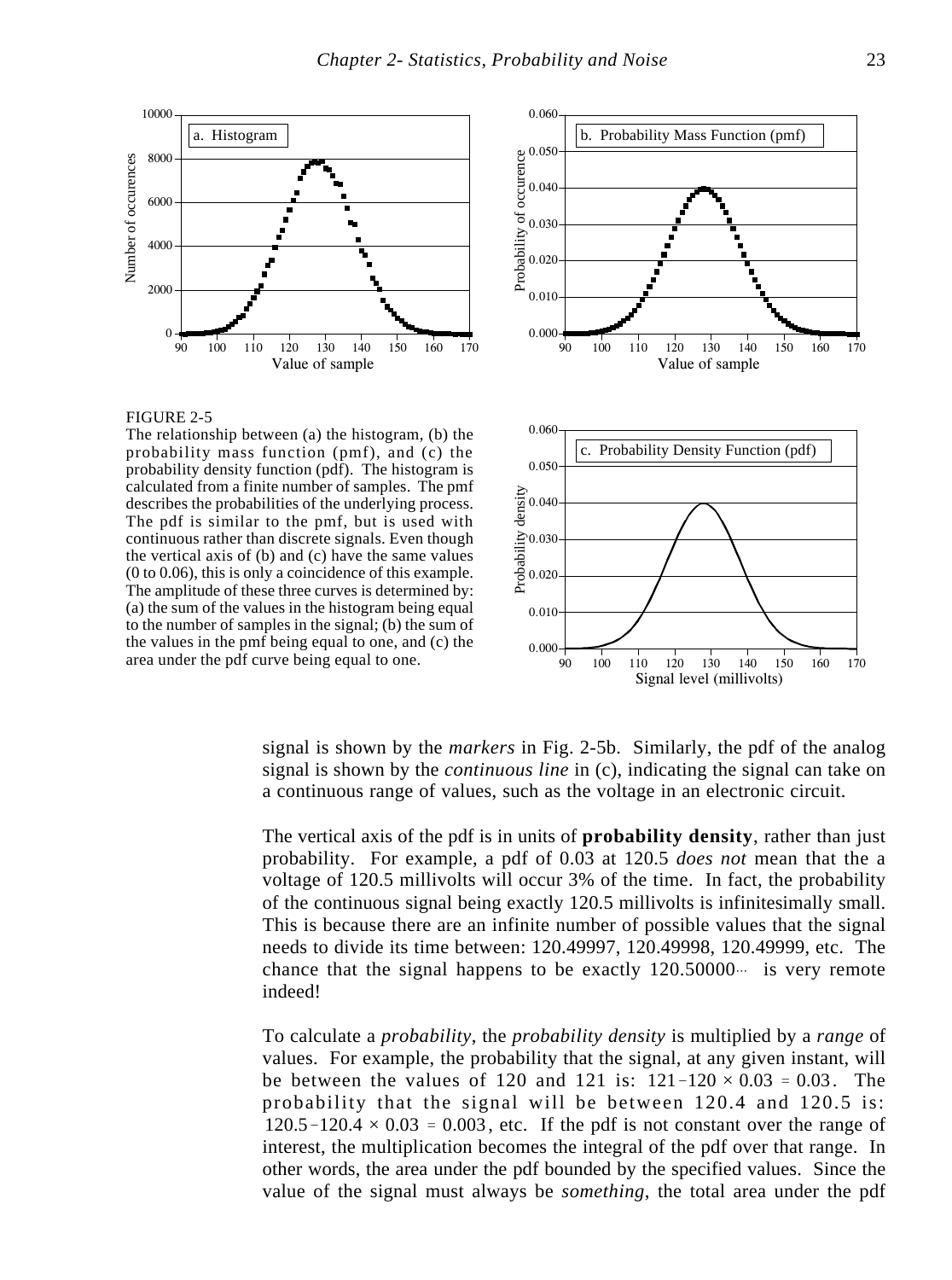curve, the integral from  $-\infty$  to  $+\infty$ , will always be equal to one. This is analogous to the sum of all of the pmf values being equal to one, and the sum of all of the histogram values being equal to *N*.

The histogram, pmf, and pdf are very similar concepts. Mathematicians always keep them straight, but you will frequently find them used interchangeably (and therefore, incorrectly) by many scientists and



### FIGURE 2-6

Three common waveforms and their probability density functions. As in these examples, the pdf graph is often rotated one-quarter turn and placed at the side of the signal it describes. The pdf of a square wave, shown in (a), consists of two infinitesimally narrow spikes, corresponding to the signal only having two possible values. The pdf of the triangle wave, (b), has a constant value over a range, and is often called a *uniform* distribution. The pdf of random noise, as in (c), is the most interesting of all, a bell shaped curve known as a *Gaussian*.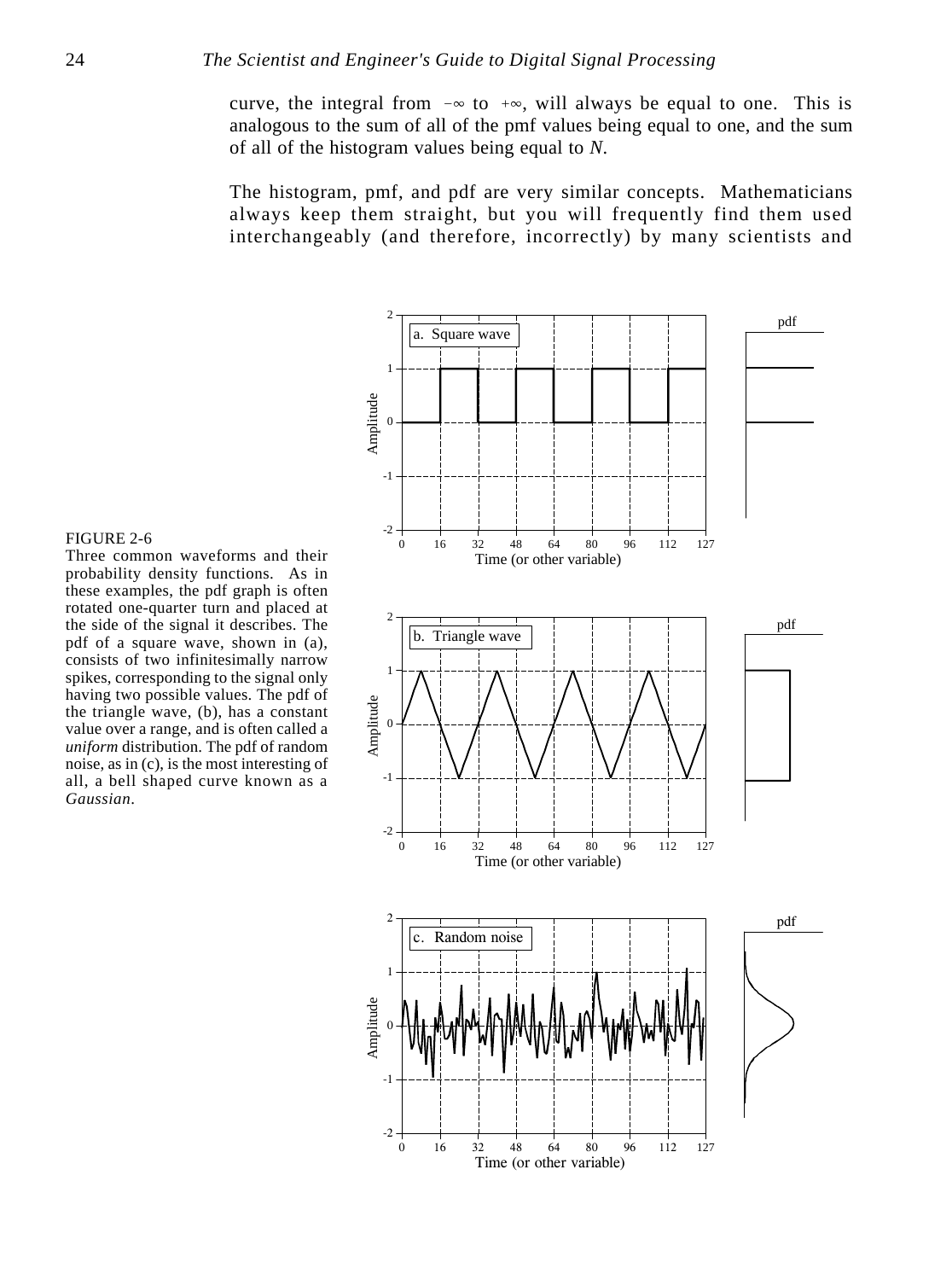engineers. Figure 2-6 shows three *continuous* waveforms and their *pdfs*. If these were *discrete signals*, signified by changing the horizontal axis labeling to "sample number," *pmfs* would be used.

A problem occurs in calculating the histogram when the number of levels each sample can take on is much larger than the number of samples in the signal. This is always true for signals represented in *floating point* notation, where each sample is stored as a fractional value. For example, integer representation might require the sample value to be 3 or 4, while floating point allows millions of possible fractional values *between* 3 and 4. The previously described approach for calculating the histogram involves counting the number of samples that have each of the possible quantization levels. This is not possible with floating point data because there are *billions* of possible levels that would have to be taken into account. Even worse, nearly all of these possible levels would have no samples that correspond to them. For example, imagine a 10,000 sample signal, with each sample having one billion possible values. The conventional histogram would consist of one billion data points, with all but about 10,000 of them having a value of zero.

The solution to these problems is a technique called **binning**. This is done by arbitrarily selecting the length of the histogram to be some convenient number, such as 1000 points, often called **bins**. The value of each bin represent the total number of samples in the signal that have a value within a *certain range*. For example, imagine a floating point signal that contains values from 0.0 to 10.0, and a histogram with 1000 bins. Bin 0 in the histogram is the number of samples in the signal with a value between 0 and 0.01, bin 1 is the number of samples with a value between 0.01 and 0.02, and so forth, up to bin 999 containing the number of samples with a value between 9.99 and 10.0. Table 2-4 presents a program for calculating a binned histogram in this manner.

```
100 'CALCULATION OF BINNED HISTOGRAM
110 '
120 DIM X[25000] X[0] to X[25000] holds the floating point signal,<br>130 ' with each sample being in the range: 0.0 to 10.0
                                   ' with each sample being in the range: 0.0 to 10.0140 DIM H%[999] 'H%[0] to H%[999] holds the binned histogram
150 '<br>160 FOR I% = 0 TO 999
                                   'Zero the binned histogram for use as an accumulator
170 H\%[I\%] = 0
180 NEXT I%
190 '
200 GOSUB XXXX 'Mythical subroutine that loads the signal into X%[ ]
210 '
220 FOR I% = 0 TO 25000 'Calculate the binned histogram for 25001 points
230 BINNUM% = INT(X[I\%]\times .01)
240 H\%[ BINNUM%] = H%[ BINNUM%] + 1
250 NEXT I%
260 '
270 END
```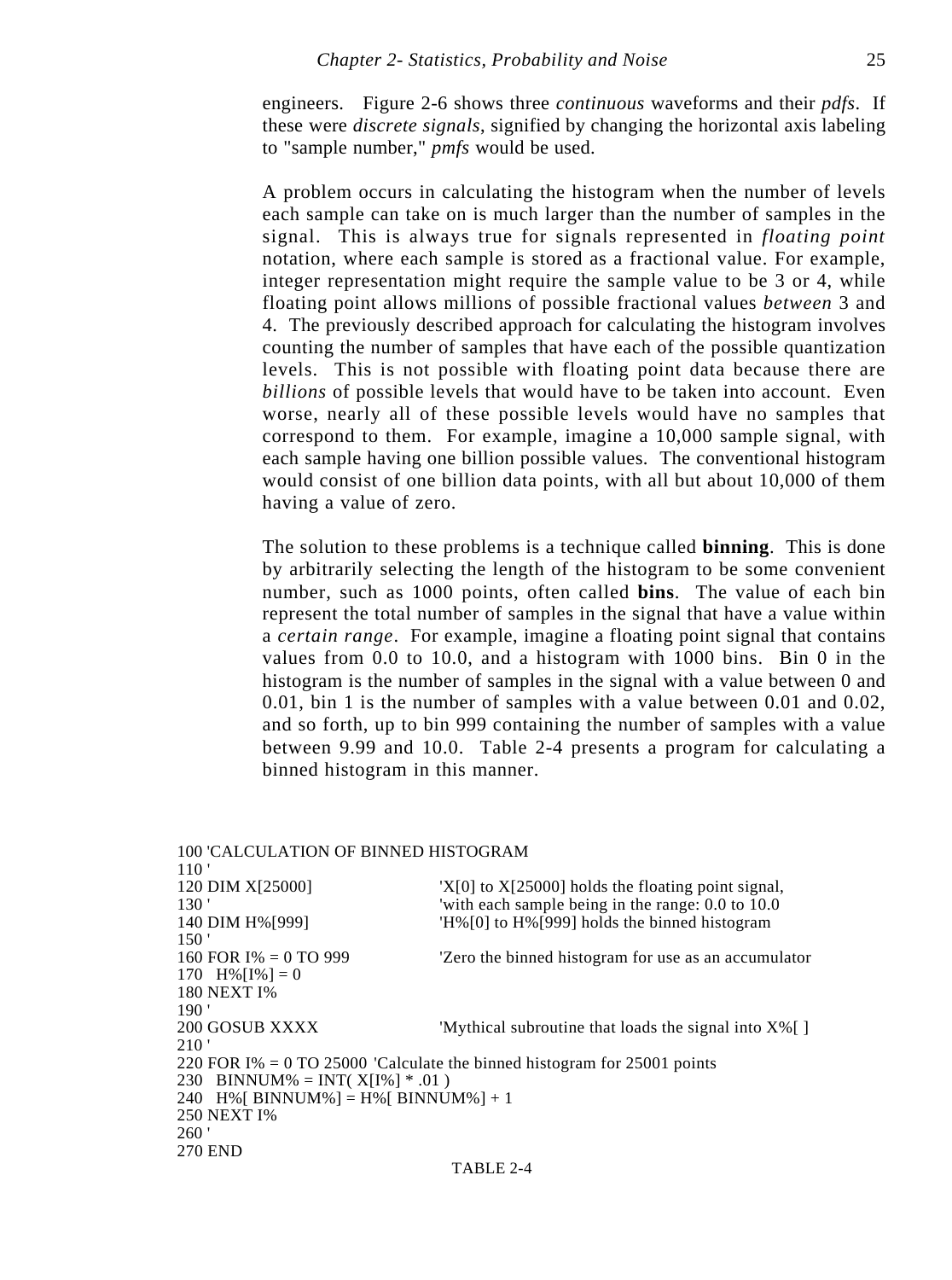

FIGURE 2-7

Example of binned histograms. As shown in (a), the signal used in this example is 300 samples long, with each sample a floating point number uniformly distributed between 1 and 3. Figures (b) and (c) show binned histograms of this signal, using 601 and 9 bins, respectively. As shown, a large number of bins results in poor resolution along the *vertical axis*, while a small number of bins provides poor resolution along the *horizontal axis.* Using more samples makes the resolution better in both directions.



How many bins should be used? This is a compromise between two problems. As shown in Fig. 2-7, too many bins makes it difficult to estimate the *amplitude* of the underlying pmf. This is because only a few samples fall into each bin, making the statistical noise very high. At the other extreme, too few of bins makes it difficult to estimate the underlying pmf in the *horizontal* direction. In other words, the number of bins controls a tradeoff between resolution in along the y-axis, and resolution along the x-axis.

# **The Normal Distribution**

Signals formed from random processes usually have a bell shaped pdf. This is called a **normal distribution**, a **Gauss distribution**, or a **Gaussian**, after the great German mathematician, Karl Friedrich Gauss (1777-1855). The reason why this curve occurs so frequently in nature will be discussed shortly in conjunction with *digital noise generation*. The basic shape of the curve is generated from a *negative squared exponent*:

$$
y(x) = e^{-x^2}
$$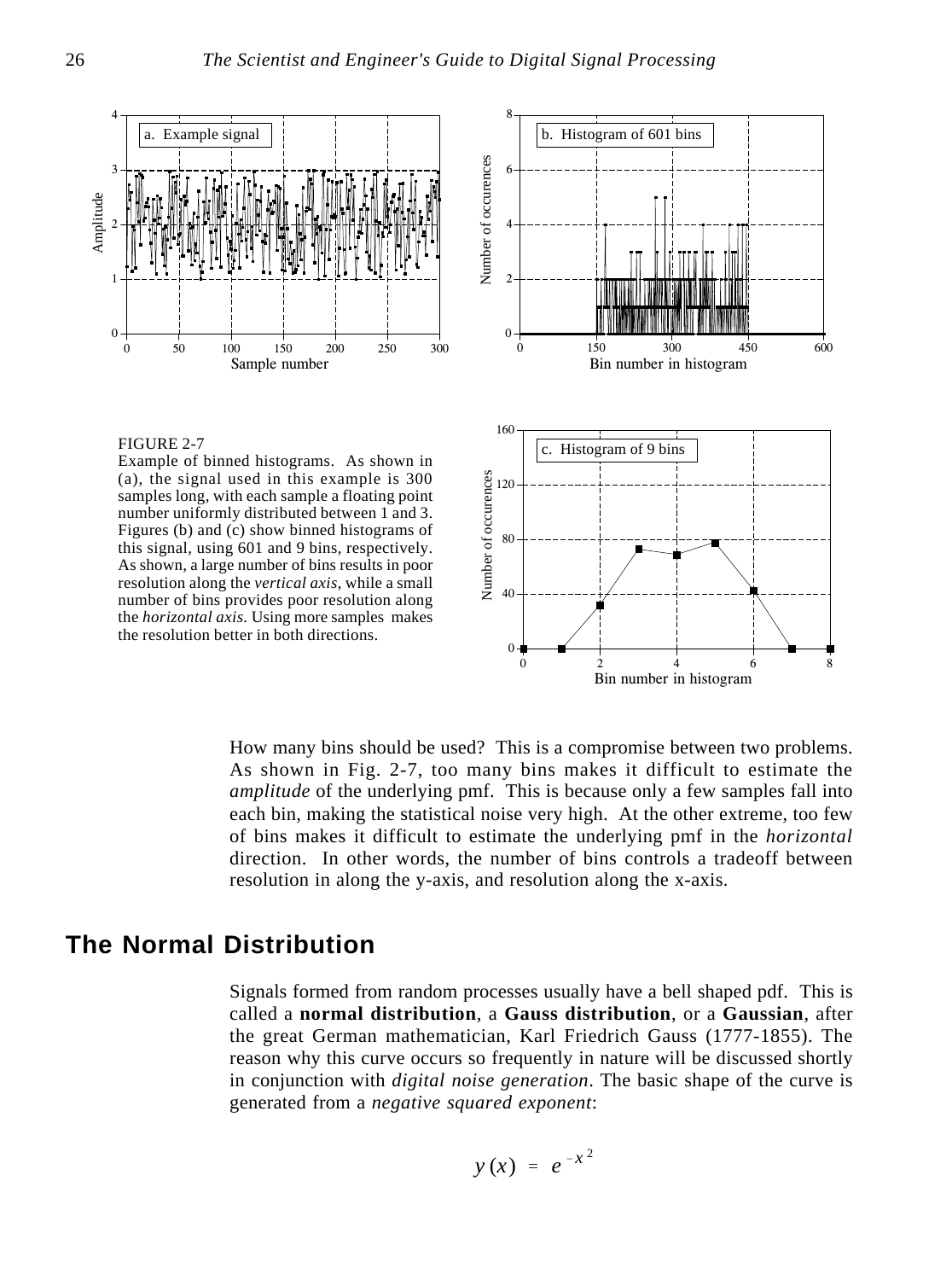This raw curve can be converted into the complete Gaussian by adding an adjustable mean,  $\mu$ , and standard deviation,  $\sigma$ . In addition, the equation must be normalized so that the total area under the curve is equal to *one*, a requirement of all probability distribution functions. This results in the general form of the normal distribution, one of the most important relations in statistics and probability:

### EQUATION 2-8

Equation for the *normal distribution*, also called the *Gauss distribution*, or simply a *Gaussian*. In this relation, *P*(*x*) is the probability distribution function,  $\mu$  is the mean, and *s* is the standard deviation.

$$
P(x) = \frac{1}{\sqrt{2\pi} \sigma} e^{-(x-\mu)^2/2\sigma^2}
$$

Figure 2-8 shows several examples of Gaussian curves with various means and standard deviations. The *mean* centers the curve over a particular value, while the *standard deviation* controls the width of the bell shape.

An interesting characteristic of the Gaussian is that the *tails* drop toward zero very rapidly, much faster than with other common functions such as decaying exponentials or  $1/x$ . For example, at two, four, and six standard





#### FIGURE 2-8

Examples of Gaussian curves. Figure (a) shows the shape of the raw curve without normalization or the addition of adjustable parameters. In (b) and (c), the complete Gaussian curve is shown for various means and standard deviations.

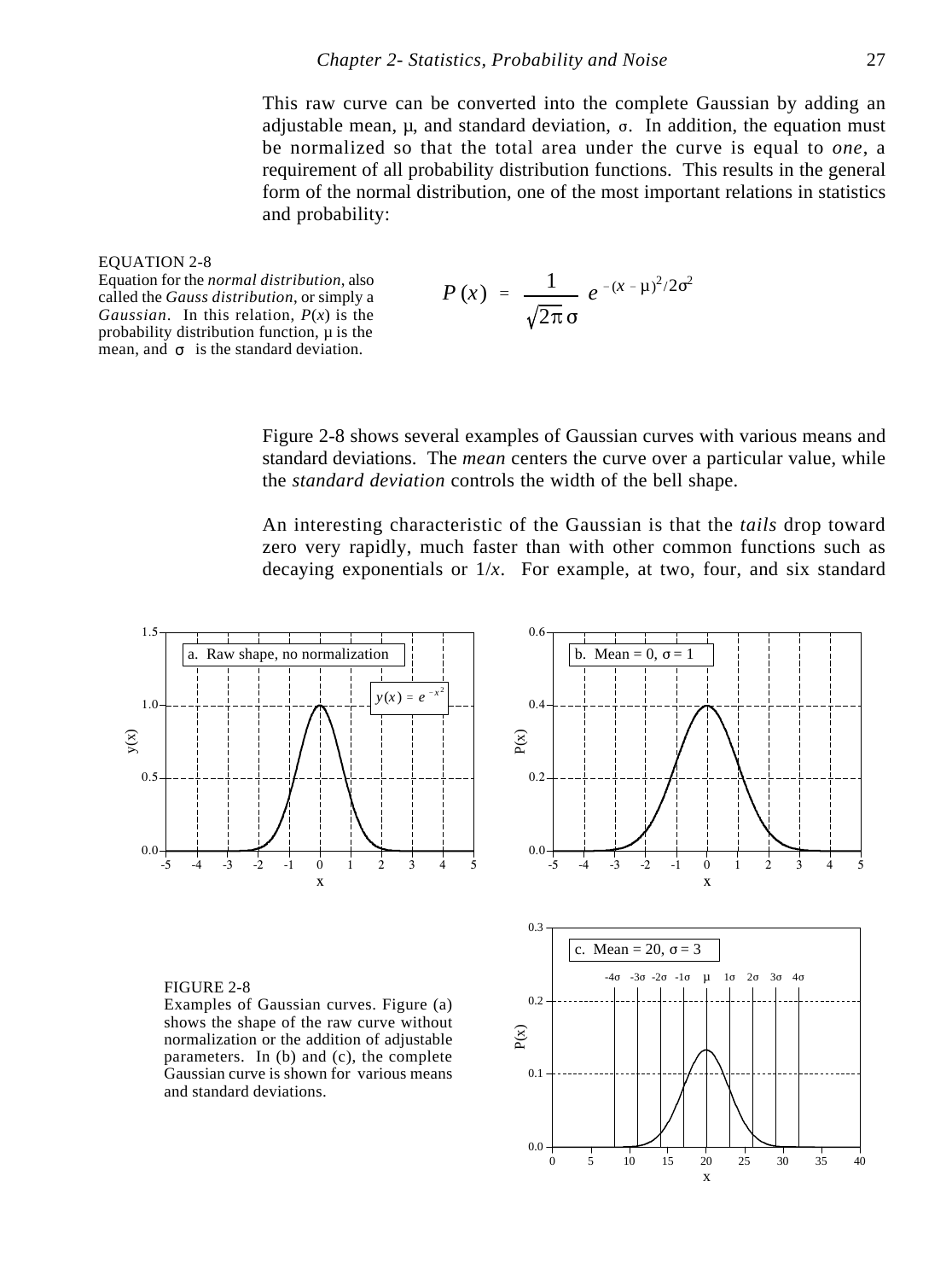deviations from the mean, the value of the Gaussian curve has dropped to about  $1/19$ ,  $1/7563$ , and  $1/166,666,666$ , respectively. This is why normally distributed signals, such as illustrated in Fig. 2-6c, *appear* to have an approximate peak-to-peak value. In principle, signals of this type can experience excursions of unlimited amplitude. In practice, the sharp drop of the Gaussian pdf dictates that these extremes almost never occur. This results in the waveform having a relatively bounded appearance with an apparent peakto-peak amplitude of about  $6-8\sigma$ .

As previously shown, the integral of the pdf is used to find the probability that a signal will be within a certain range of values. This makes the integral of the pdf important enough that it is given its own name, the **cumulative distribution function (cdf)**. An especially obnoxious problem with the Gaussian is that it cannot be integrated using elementary methods. To get around this, the integral of the Gaussian can be calculated by *numerical integration*. This involves sampling the continuous Gaussian curve very finely, say, a few million points between  $-10\sigma$  and  $+10\sigma$ . The samples in this discrete signal are then *added* to simulate *integration*. The discrete curve resulting from this simulated integration is then stored in a table for use in calculating probabilities.

The cdf of the normal distribution is shown in Fig. 2-9, with its numeric values listed in Table 2-5. Since this curve is used so frequently in probability, it is given its own symbol:  $\Phi(x)$  (upper case Greek *phi*). For example,  $\Phi(-2)$  has a value of 0.0228. This indicates that there is a 2.28% probability that the value of the signal will be between  $-\infty$  and two standard deviations below the mean, at any randomly chosen time. Likewise, the value:  $\Phi(1) = 0.8413$ , means there is an 84.13% chance that the value of the signal, at a randomly selected instant, will be between  $-\infty$  and one standard deviation above the mean. To calculate the probability that the signal will be will be *between* two values, it is necessary to subtract the appropriate numbers found in the  $\Phi(x)$  table. For example, the probability that the value of the signal, at some randomly chosen time, will be between two standard deviations below the mean and one standard deviation above the mean, is given by:  $\Phi(1) - \Phi(-2) = 0.8185$ , or 81.85%

Using this method, samples taken from a normally distributed signal will be within  $\pm 1\sigma$  of the mean about 68% of the time. They will be within  $\pm 2\sigma$  about 95% of the time, and within  $\pm 3\sigma$  about 99.75% of the time. The probability of the signal being more than 10 standard deviations from the mean is so minuscule, it would be expected to occur for only a few *microseconds* since the beginning of the universe, about 10 billion years!

Equation 2-8 can also be used to express the probability mass function of normally distributed *discrete* signals. In this case, *x* is restricted to be one of the quantized levels that the signal can take on, such as one of the 4096 binary values exiting a 12 bit analog-to-digital converter. Ignore the  $1/\sqrt{2\pi}\sigma$ term, it is only used to make the total area under the pdf curve equal to *one*. Instead, you must include whatever term is needed to make the sum of all the values in the pmf equal to *one*. In most cases, this is done by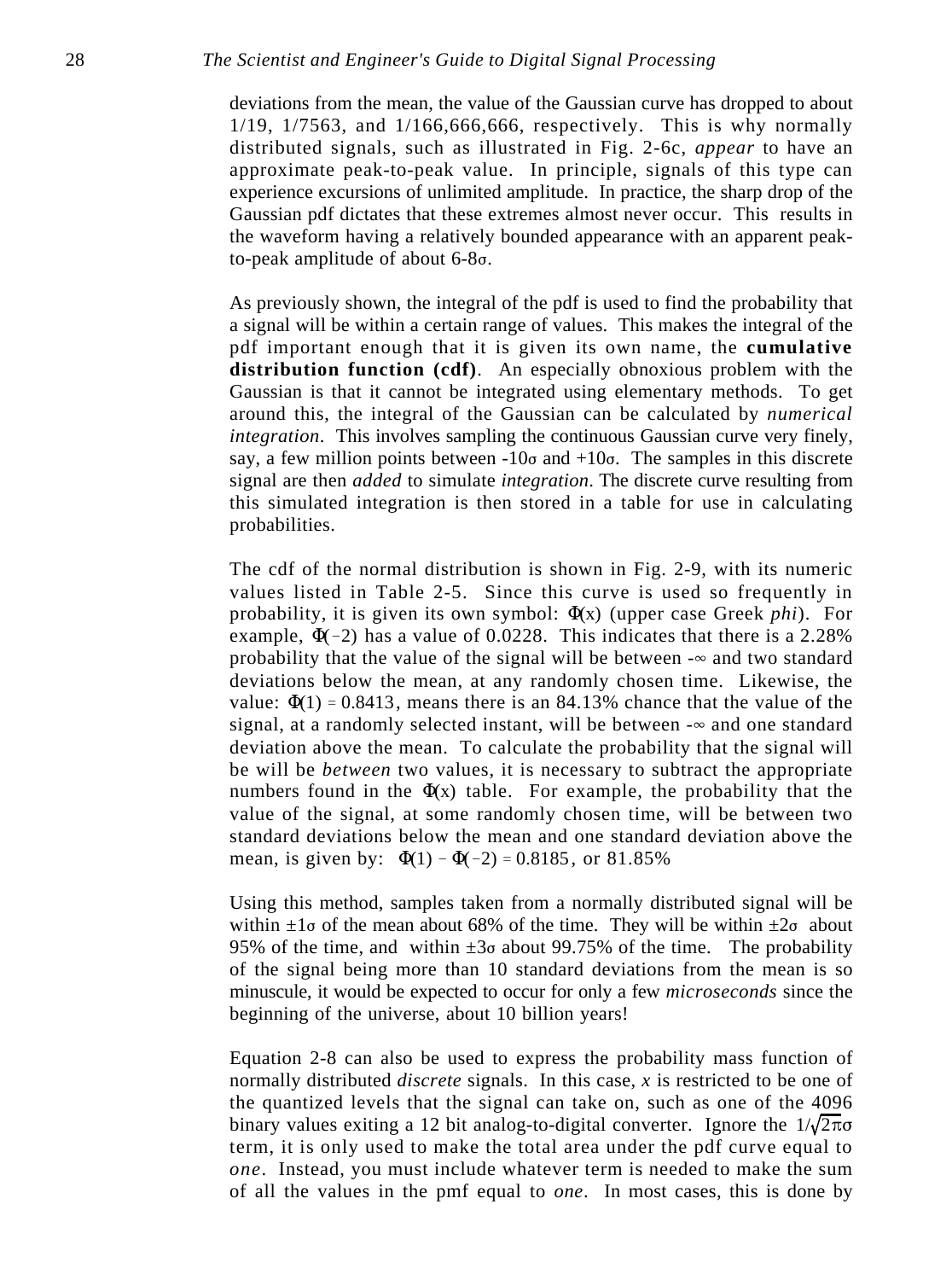

| FIGURE 2-9 & TABLE 2-5                              |
|-----------------------------------------------------|
| $\Phi(x)$ , the cumulative distribution function of |
| the normal distribution (mean $= 0$ , standard      |
| $deviation = 1$ ). These values are calculated by   |
| numerically integrating the normal distribution     |
| shown in Fig. 2-8b. In words, $\Phi(x)$ is the      |
| probability that the value of a normally            |
| distributed signal, at some randomly chosen         |
| time, will be less than x. In this table, the       |
| value of $x$ is expressed in units of standard      |
| deviations referenced to the mean.                  |
|                                                     |

| X                                                                                                                                                                                                                                                                                                                                                        | $\Phi(x)$                                                                                                                                                                                                                                                                                                              | X                                                                                                                                                                                                                                                                | $\Phi(x)$                                                                                                                                                                                                                                                                                                            |
|----------------------------------------------------------------------------------------------------------------------------------------------------------------------------------------------------------------------------------------------------------------------------------------------------------------------------------------------------------|------------------------------------------------------------------------------------------------------------------------------------------------------------------------------------------------------------------------------------------------------------------------------------------------------------------------|------------------------------------------------------------------------------------------------------------------------------------------------------------------------------------------------------------------------------------------------------------------|----------------------------------------------------------------------------------------------------------------------------------------------------------------------------------------------------------------------------------------------------------------------------------------------------------------------|
| $-3.4$<br>$-3.3$<br>$-3.2$<br>$-3.\overline{1}$<br>$-3.0$<br>$-2.9$<br>$-2.8$<br>$-2.7$<br>$-2.6$<br>$-2.5$<br>$-2.4$<br>$-2.3$<br>$-2.2$<br>-2.1<br>$-2.0$<br>-1.9<br>$-1.8$<br>$-1.7$<br>-1.6<br>-1.5<br>-1.4<br>$-1.3$<br>$-1.2$<br>$-1.1$<br>$-1.0$<br>$-0.9$<br>$-0.8$<br>$-0.7$<br>$-0.6$<br>$-0.5$<br>$-0.4$<br>$-0.3$<br>$-0.2$<br>$-0.1$<br>0.0 | .0003<br>.0005<br>.0007<br>.0010<br>.0013<br>.0019<br>.0026<br>.0035<br>.0047<br>.0062<br>.0082<br>.0107<br>.0139<br>.0179<br>.0228<br>.0287<br>.0359<br>.0446<br>.0548<br>.0668<br>.0808<br>.0968<br>.1151<br>.1357<br>.1587<br>1841<br>.2119<br>.2420<br>.2743<br>.3085<br>.3446<br>.3821<br>.4207<br>.4602<br>.5000 | 0.0<br>0.1<br>0.2<br>0.3<br>0.4<br>0.5<br>0.6<br>0.7<br>0.8<br>0.9<br>1.0<br>1.1<br>1.2<br>1.3<br>1.4<br>1.5<br>1.6<br>1.7<br>1.8<br>1.9<br>2.0<br>$2.0$<br>$2.1$<br>$2.2$<br>$2.3$<br>2.4<br>2.5<br>2.6<br>2.7<br>2.8<br>2.9<br>3.0<br>3.1<br>3.2<br>3.3<br>3.4 | .5000<br>.5398<br>.5793<br>.6179<br>.6554<br>6915<br>7257<br>7580<br>.7881<br>.8159<br>.8413<br>.8643<br>.8849<br>.9032<br>.9192<br>.9332<br>.9452<br>.9554<br>.9641<br>.9713<br>.9772<br>.9821<br>.9861<br>.9893<br>.9918<br>.9938<br>.9953<br>.9965<br>.9974<br>.9981<br>.9987<br>.9990<br>.9993<br>.9995<br>.9997 |

generating the curve without worrying about normalization, summing all of the unnormalized values, and then dividing all of the values by the sum.

## **Digital Noise Generation**

Random noise is an important topic in both electronics and DSP. For example, it limits how small of a signal an instrument can measure, the distance a radio system can communicate, and how much radiation is required to produce an xray image. A common need in DSP is to generate signals that resemble various types of random noise. This is required to test the performance of algorithms that must *work* in the presence of noise.

The heart of digital noise generation is the **random number generator**. Most programming languages have this as a standard function. The *BASIC* statement:  $X = RND$ , loads the variable, X, with a new random number each time the command is encountered. Each random number has a value between zero and one, with an equal probability of being anywhere between these two extremes. Figure 2-10a shows a signal formed by taking 128 samples from this type of random number generator. The mean of the underlying process that generated this signal is 0.5, the standard deviation is  $1/\sqrt{12} = 0.29$ , and the distribution is uniform between zero and one.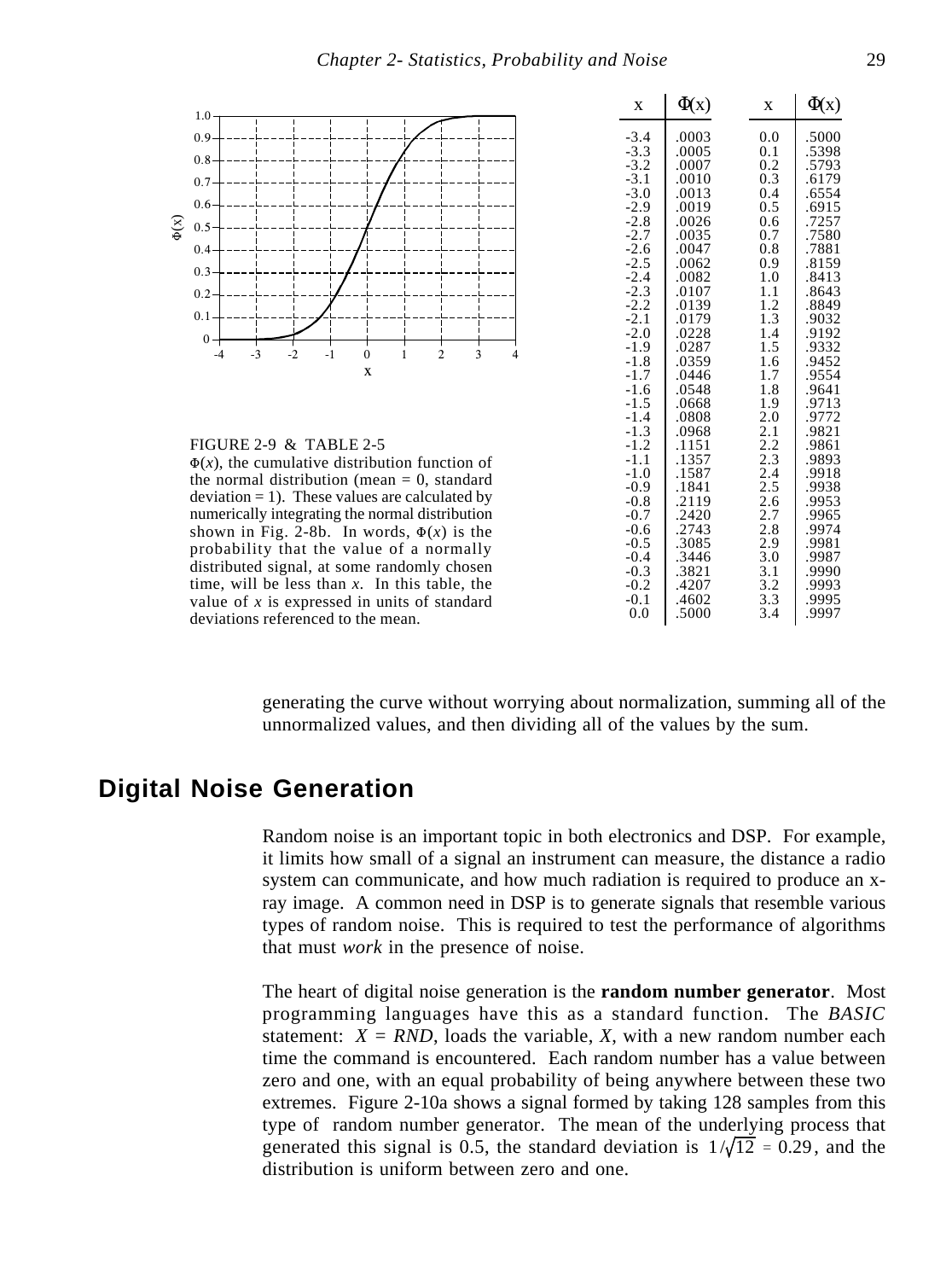Algorithms need to be tested using the same kind of data they will encounter in actual operation. This creates the need to generate digital noise with a *Gaussian* pdf. There are two methods for generating such signals using a random number generator. Figure 2-10 illustrates the first method. Figure (b) shows a signal obtained by adding two random numbers to form each sample, i.e.,  $X = RND+RND$ . Since each of the random numbers can run from zero to one, the sum can run from zero to two. The mean is now *one*, and the standard deviation is  $1/\sqrt{6}$  (remember, when independent random signals are added, the variances also add). As shown, the pdf has changed from a *uniform* distribution to a *triangular* distribution. That is, the signal spends more of its time around a value of *one*, with less time spent near *zero* or *two*.

Figure (c) takes this idea a step further by adding twelve random numbers to produce each sample. The mean is now *six*, and the standard deviation is *one*. What is most important, the pdf has virtually become a *Gaussian*. This procedure can be used to create a normally distributed noise signal with an arbitrary mean and standard deviation. For each sample in the signal: (1) add twelve random numbers, (2) subtract six to make the mean equal to zero, (3) multiply by the standard deviation desired, and (4) add the desired mean.

The mathematical basis for this algorithm is contained in the **Central Limit Theorem**, one of the most important concepts in probability. In its simplest form, the Central Limit Theorem states that a *sum* of random numbers becomes normally distributed as more and more of the random numbers are added together. The Central Limit Theorem *does not* require the individual random numbers be from any particular distribution, or even that the random numbers be from the *same* distribution. The Central Limit Theorem provides the reason why normally distributed signals are seen so widely in nature. Whenever many different random forces are interacting, the resulting pdf becomes a Gaussian.

In the second method for generating normally distributed random numbers, the random number generator is invoked *twice*, to obtain  $R_1$  and  $R_2$ . A normally distributed random number, *X*, can then be found:

EQUATION 2-9

Generation of normally distributed random numbers.  $R_1$  and  $R_2$  are random numbers with a uniform distribution between zero and one. This results in *X* being normally distributed with a mean of zero, and a standard deviation of one. The log is base *e,* and the cosine is in radians.

$$
X = (-2 \log R_1)^{1/2} \cos(2\pi R_2)
$$

Just as before, this approach can generate normally distributed random signals with an arbitrary mean and standard deviation. Take each number generated by this equation, multiply it by the desired standard deviation, and add the desired mean.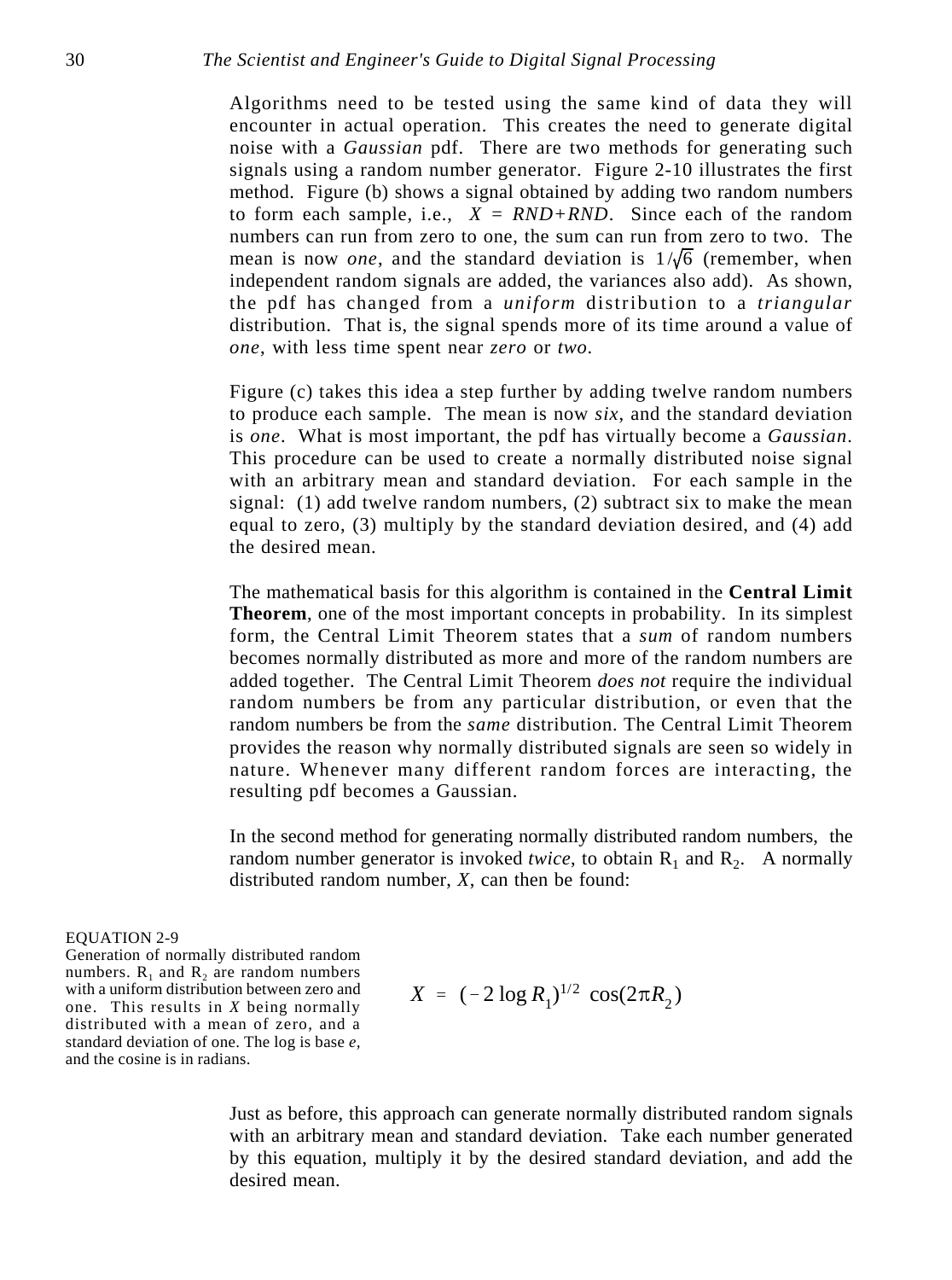

### FIGURE 2-10

Converting a uniform distribution to a Gaussian distribution. Figure (a) shows a signal where each sample is generated by a random number generator. As indicated by the pdf, the value of each sample is uniformly distributed between zero and one. Each sample in (b) is formed by adding *two* values from the random number generator. In (c), each sample is created by adding *twelve* values from the random number generator. The pdf of (c) is very nearly Gaussian, with a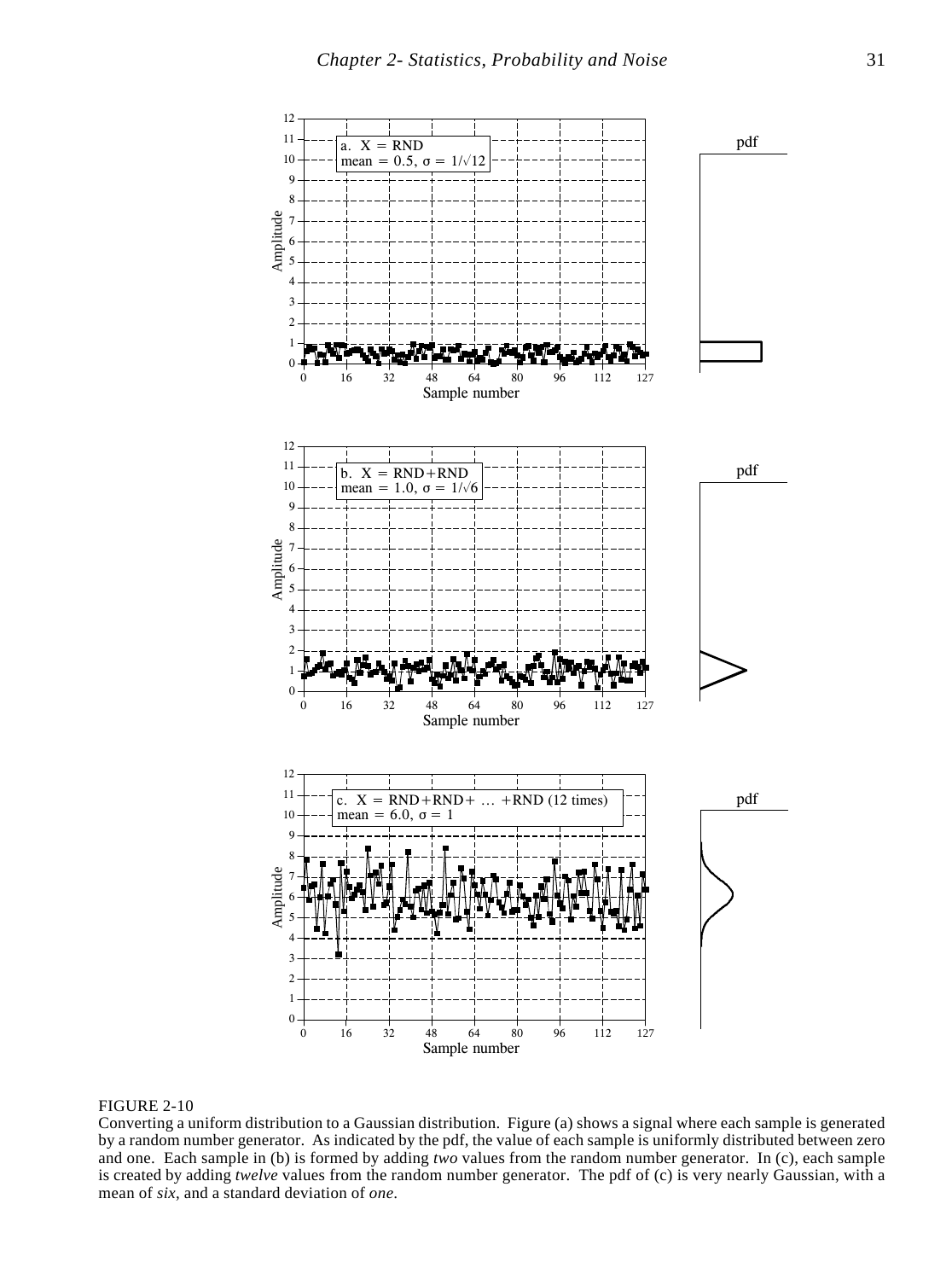Random number generators operate by starting with a **seed**, a number between zero and one. When the random number generator is invoked, the seed is passed through a fixed algorithm, resulting in a new number between zero and one. This new number is reported as the *random number*, and is then internally stored to be used as the seed the next time the random number generator is called. The algorithm that transforms the seed into the new random number is often of the form:

### EQUATION 2-10

Common algorithm for generating uniformly distributed random numbers between zero and one. In this method, *S* is the seed, *R* is the new random number, and  $a,b,k$  *c* are appropriately chosen constants. In words, the quantity *aS+b* is divided by *c*, and the remainder is taken as *R*.

 $R = (aS + b)$  modulo *c* 

In this manner, a continuous sequence of random numbers can be generated, all starting from the same seed. This allows a program to be run multiple times using exactly the same random number sequences. If you want the random number sequence to change, most languages have a provision for **reseeding** the random number generator, allowing you to choose the number first used as the seed. A common technique is to use the *time* (as indicated by the system's clock) as the seed, thus providing a new sequence each time the program is run.

From a pure mathematical view, the numbers generated in this way cannot be absolutely random since each number is fully determined by the *previous* number. The term **pseudo-random** is often used to describe this situation. However, this is not something you should be concerned with. The sequences generated by random number generators are statistically random to an exceedingly high degree. It is very unlikely that you will encounter a situation where they are not adequate.

# **Precision and Accuracy**

Precision and accuracy are terms used to describe systems and methods that *measure*, *estimate*, or *predict*. In all these cases, there is some parameter you wish to know the value of. This is called the **true value**, or simply, **truth**. The method provides a **measured value**, that you want to be as close to the true value as possible. *Precision* and *accuracy* are ways of describing the error that can exist between these two values.

Unfortunately, precision and accuracy are used interchangeably in non-technical settings. In fact, dictionaries define them by referring to each other! In spite of this, science and engineering have very specific definitions for each. You should make a point of using the terms correctly, and quietly tolerate others when they used them incorrectly.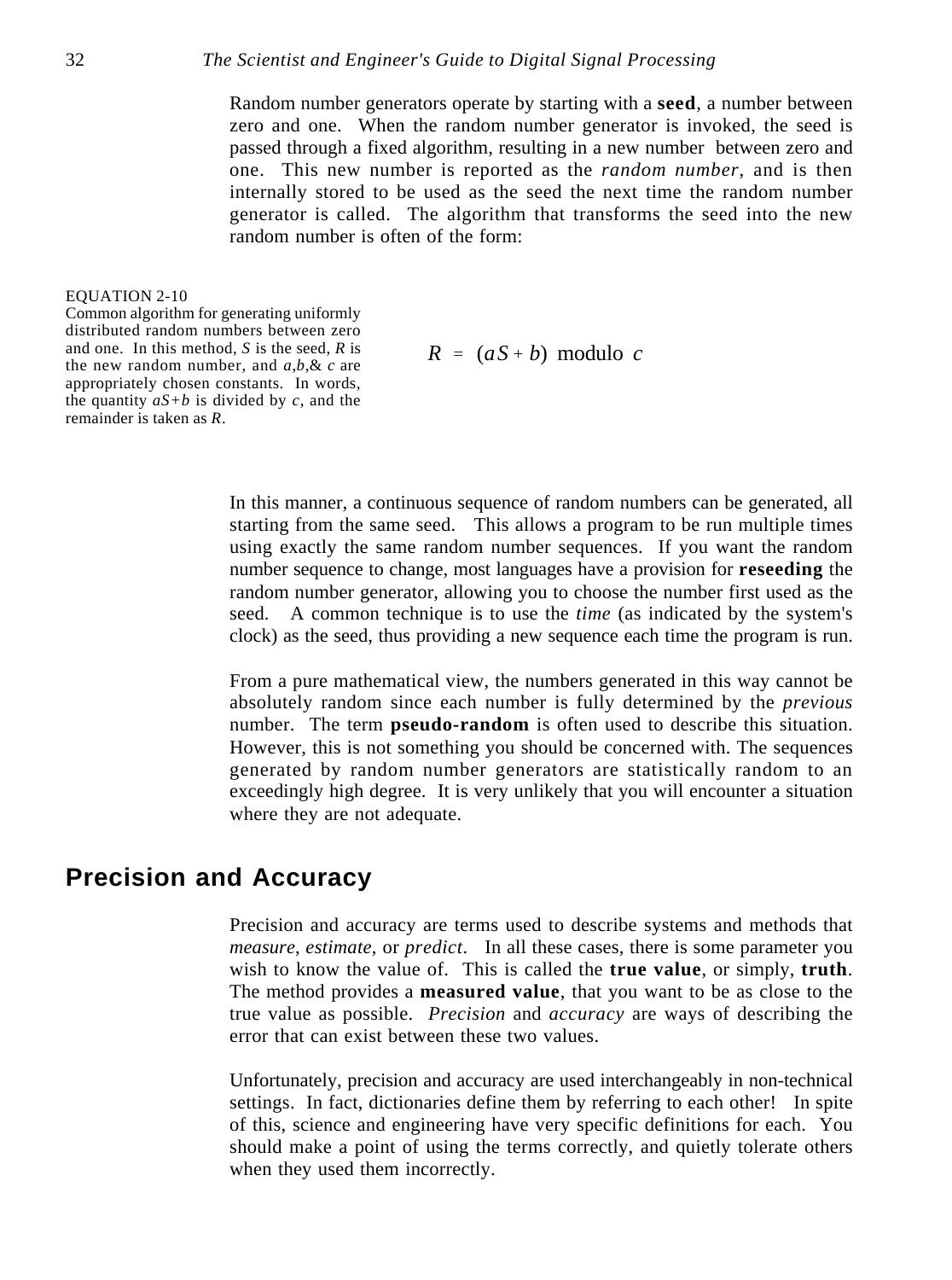As an example, consider an oceanographer measuring water depth using a *sonar* system. Short bursts of sound are transmitted from the ship, reflected from the ocean floor, and received at the surface as an echo. Sound waves travel at a relatively constant velocity in water, allowing the depth to be found from the elapsed time between the transmitted and received pulses. As with all empirical measurements, a certain amount of error exists between the measured and true values. This particular measurement could be affected by many factors: random noise in the electronics, waves on the ocean surface, plant growth on the ocean floor, variations in the water temperature causing the sound velocity to change, etc.

To investigate these effects, the oceanographer takes many successive readings at a location known to be *exactly* 1000 meters deep (the true value). These measurements are then arranged as the histogram shown in Fig. 2-11. As would be expected from the Central Limit Theorem, the acquired data are normally distributed. The *mean* occurs at the center of the distribution, and represents the best estimate of the depth based on all of the measured data. The *standard deviation* defines the width of the distribution, describing how much variation occurs between successive measurements.

This situation results in two general types of error that the system can experience. First, the mean may be shifted from the true value. The amount of this shift is called the **accuracy** of the measurement. Second, individual measurements may not agree well with each other, as indicated by the width of the distribution. This is called the **precision** of the measurement, and is expressed by quoting the standard deviation, the signal-to-noise ratio, or the CV.

Consider a measurement that has good accuracy, but poor precision; the histogram is centered over the true value, but is very broad. Although the measurements are correct *as a group*, each individual reading is a poor measure of the true value. This situation is said to have poor *repeatability;* measurements taken in succession don't agree well. Poor precision results from **random errors**. This is the name given to errors that change each

#### FIGURE 2-11

Definitions of accuracy and precision. Accuracy is the difference between the true value and the mean of the under-lying process that generates the data. Precision is the spread of the values, specified by the standard deviation, the signal-to-noise ratio, or the CV.